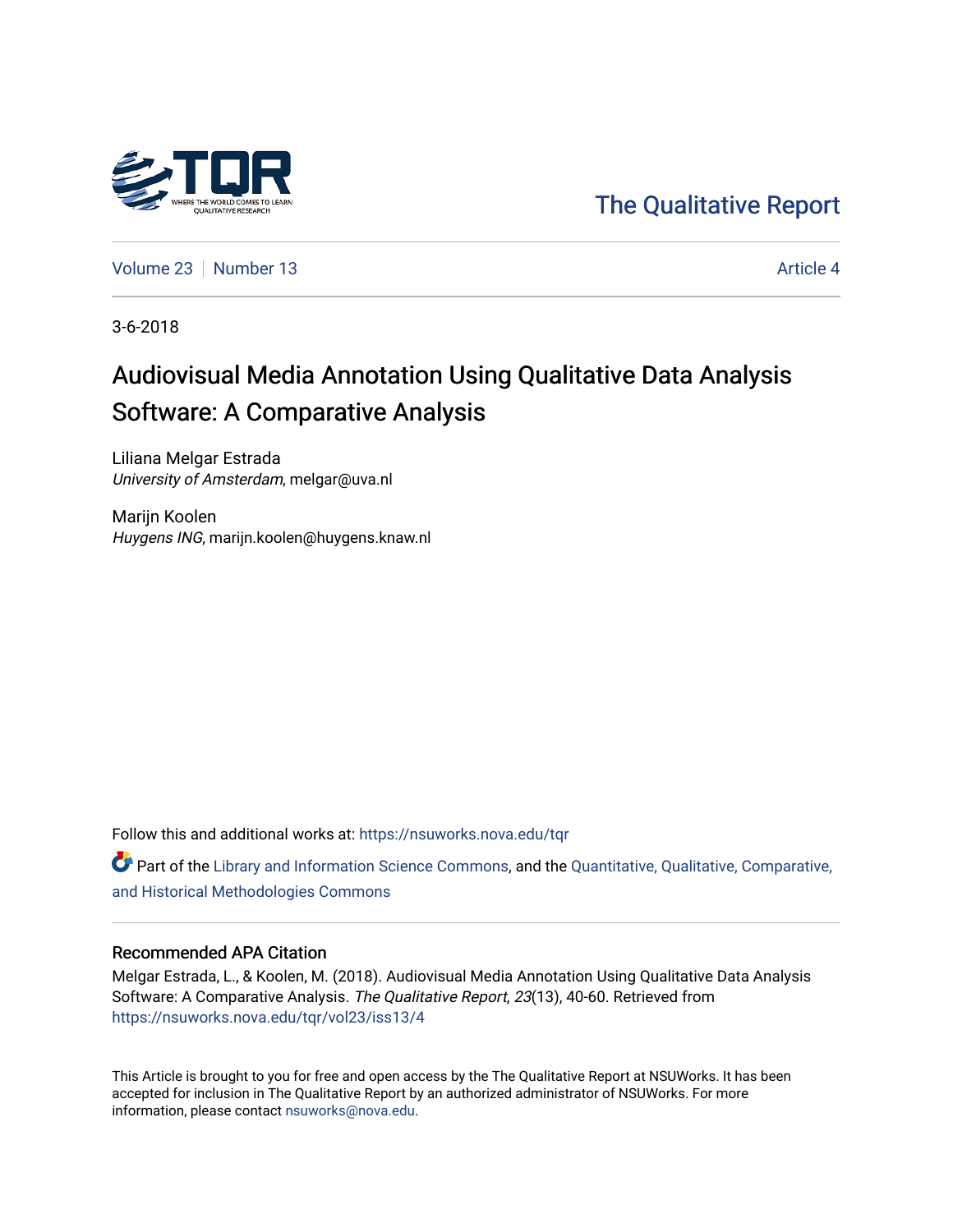# **Qualitative Research Graduate Certificate** Indulge in Culture Exclusively Online . 18 Credits **LEARN MORE**

# Audiovisual Media Annotation Using Qualitative Data Analysis Software: A Comparative Analysis

## Abstract

The variety of specialized tools designed to facilitate analysis of audio-visual (AV) media are useful not only to media scholars and oral historians but to other researchers as well. Both Qualitative Data Analysis Software (QDAS) packages and dedicated systems created for specific disciplines, such as linguistics, can be used for this purpose. Software proliferation challenges researchers to make informed choices about which package will be most useful for their project. This paper aims to present an information science perspective of the scholarly use of tools in qualitative research of audio-visual sources. It provides a baseline of affordances based on functionalities with the goal of making the types of research tasks that they support more explicit (e.g., transcribing, segmenting, coding, linking, and commenting on data). We look closely at how these functionalities relate to each other, and at how system design influences research tasks.

#### Keywords

QDA Software, QDAS, CAQDAS, Qualitative Data Analysis, Audiovisual Data, Media Scholars, Research Tasks, Interoperability, Data Models

#### Creative Commons License



This work is licensed under a [Creative Commons Attribution-Noncommercial-Share Alike 4.0 License](https://creativecommons.org/licenses/by-nc-sa/4.0/).

#### Acknowledgements

We would like to thank our reviewers for their valuable input.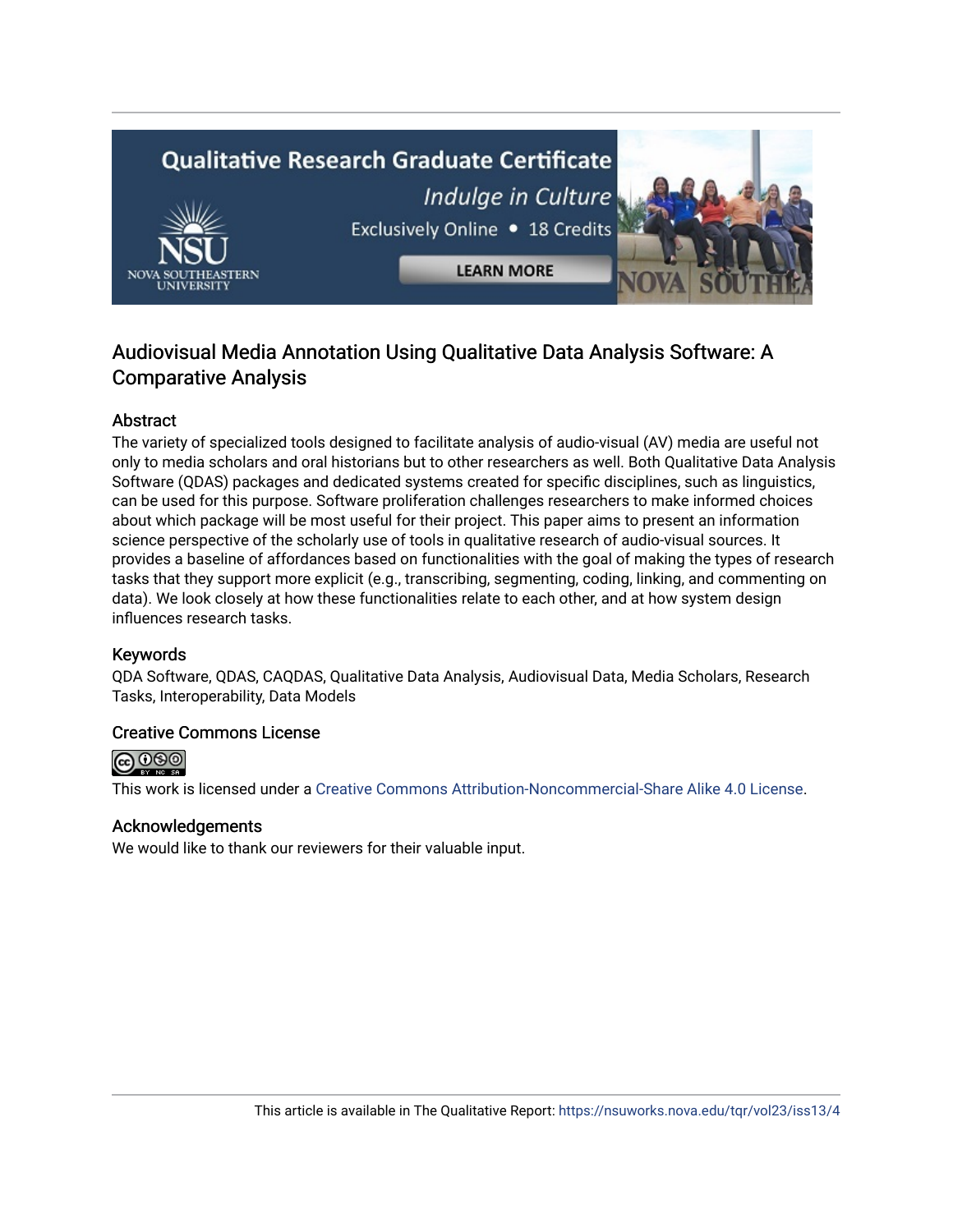

# **Audiovisual Media Annotation Using Qualitative Data Analysis Software: A Comparative Analysis**

Liliana Melgar-Estrada

University of Amsterdam / Netherlands Institute for Sound and Vision, The Netherlands

# Marijn Koolen

Huygens ING, Royal Netherlands Academy of Arts and Sciences, The Netherlands

*The variety of specialized tools designed to facilitate analysis of audio-visual (AV) media are useful not only to media scholars and oral historians but to other researchers as well. Both Qualitative Data Analysis Software (QDAS) packages and dedicated systems created forspecific disciplines, such as linguistics, can be used for this purpose. Software proliferation challenges researchers to make informed choices about which package will be most useful for their project.This paper aims to present an information science perspective of the scholarly use of tools in qualitative research of audio-visual sources. It provides a baseline of affordances based on functionalities with the goal of making the types of research tasks that they support more explicit (e.g., transcribing, segmenting, coding, linking, and commenting on data). We look closely at how these functionalities relate to each other, and at how system design influences research tasks. Keywords: QDA Software, QDAS, CAQDAS, Qualitative Data Analysis, Audiovisual Data, Media Scholars, Research Tasks, Interoperability, Data Models*

#### **Introduction**

The so-called digital turn (Desrochers & Apollon, 2014) has generated digital content at an unprecedented pace and continues to transform research practices in all disciplines at many levels. This digital transition has originated both from the rising availability of digitized or digitally born sources and publications, and also from a wide range of information processing "tools". Indeed, these tools not only assist scholars in performing traditional tasks more efficiently, but also challenge them to reflect on their methodology and methods, as they increase the possibilities for creating, collecting, analyzing and visualizing source materials on both small and large scales.<sup>1</sup> When these tools are used by groups, or are created as web applications, they help to expand collaborative analyses and knowledge sharing.

Specialized tools for qualitative analysis are being used in academic research more often. The DiRT Directory<sup>2</sup>, a registry of digital research tools for scholarly use, listed more than four hundred fifty tools when last updated in 2015. These include systems for capturing, creating, enriching, analyzing, storing or disseminating digital content. Among these, a group of tools, namely Qualitative Data Analysis Software (QDAS) has existed for more than thirty years (Silver & Patashnick, 2011), and its number is increasing.<sup>3</sup> Given the variety of tools, researchers need clear criteria for selecting the most appropriate one for the task. Ideally,

**.** 

<sup>&</sup>lt;sup>1</sup> See, for instance, Berry (2012) for a discussion about the epistemological impact of digital technologies in the humanities, and the move towards the "computational turn."

<sup>2</sup> <http://dirtdirectory.org/>

<sup>&</sup>lt;sup>3</sup> See, for instance, the list provided by the Social Science Software inventory, SoSciSo (Gey, n.d.).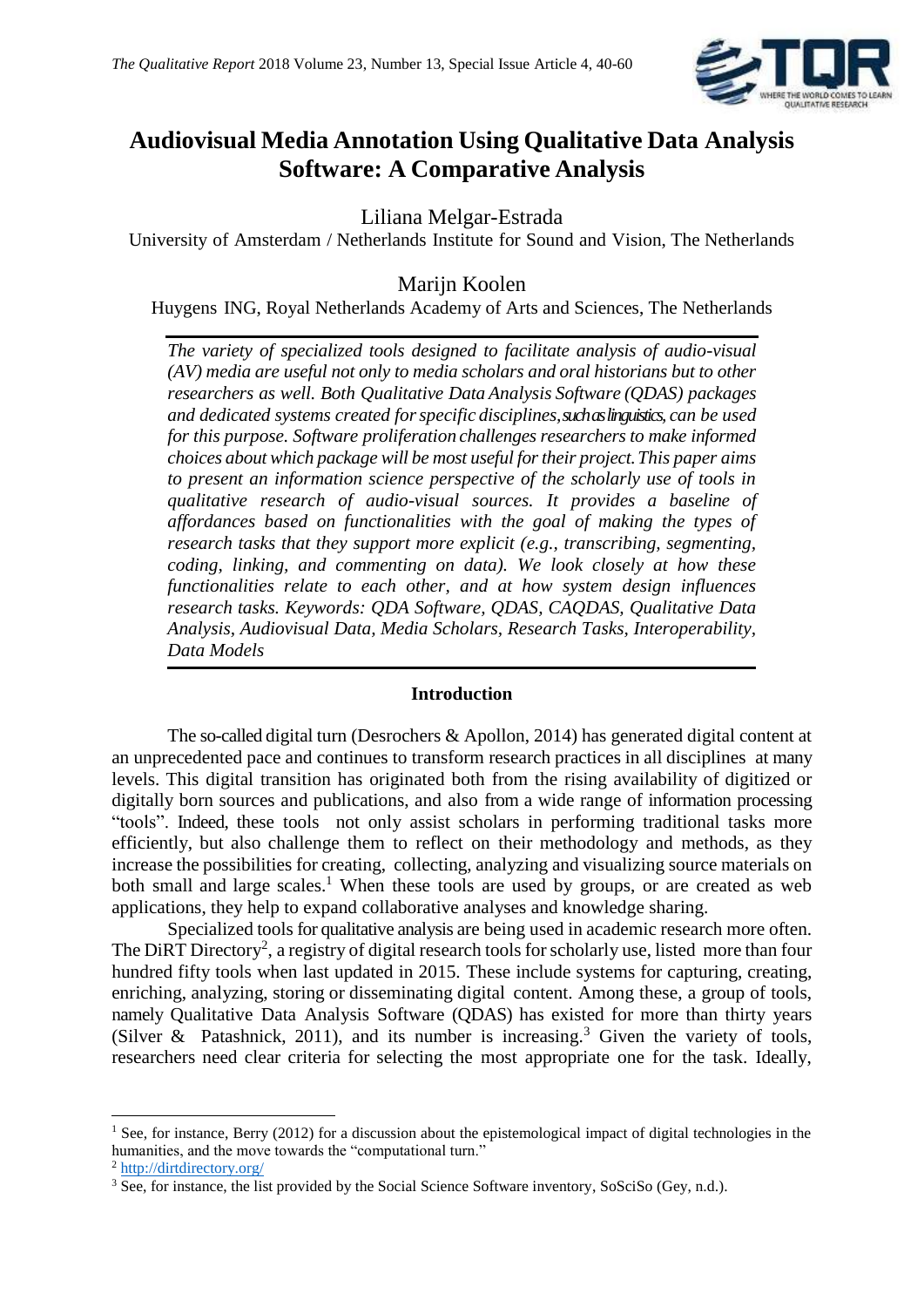**.** 

software developers would provide users with the means to combine, move and store the outputs of their computer-assisted analyses across and outside of specific software packages.

Audio-visual (AV) materials have traditionally constituted only a small part of the sources studied by humanities scholars and social scientists (Benardou et al., 2013). Now, though, these materials have been introduced in traditionally text-based disciplines (Clivaz, 2016; Silver & Patashnick, 2011), and their use continues to grow among the disciplines that make them the object of study (e.g., film, television and media studies or visual anthropology).<sup>4</sup> The use of AV sources (which broadly encompass film, television, radio, sound recordings, or any other form that combines image and sound) $5$  complexifies the process of making informed software choices for two reasons. First, despite automatic indexing of AV sources advancing rapidly (Huurnink et al., 2012; Weigel, 2016), to a certain extent they still constitute a "blind medium" for retrieval (Sandom & Enser, 2001). Unlike text, these sources usually require manual sequential viewing and annotation, in order to transcode the content (e.g., creating a transcription), or to identify meaningful units at different levels, such as objects or actions, spoken words, or abstract ideas. In the case of tesxt, search tools or

natural language processing techniques can more readily provide indicators of recurring words, or even help identify abstract concepts during preliminary analysis. Second, AV sources are rarely used as the sole source of data, and thus, contextualization, via textual material or other media is also required. Thus, tools should support not only data analysis but also data preparation, manual annotation, and the use of multiple media types (Clivaz, 2016). Since researchers these days are actively using software to assist in these tasks, a greater understanding their affordances and how their use impacts the analysis process and its outcome is needed.

This paper compares proposes criteria to guide scholars in evaluating how these tools can support their research. To this end, we compared two categories of software: QDAS packages (NVivo for Mac 11.3.2 and Transana 3.01) and dedicated AV analysis software (ELAN for Mac OS 4.9.4). A further aim of this comparison is to contribute to the ongoing discussion, both in the information science domain and in the scholarly community, about software interoperability (see Evers, this issue). The work presented in this article has been done in the context of CLARIAH, a national digital research infrastructure project for arts, humanities and social sciences in The Netherlands,<sup>6</sup> in which scholars and information specialist work together to facilitate access to cultural heritage collections and data in a sustainable way, by developing a series of open source and interoperable tools.

#### **Research Tasks in Qualitative Audio-Visual Analysis**

While each discipline may approach qualitative research in a specific way, scholars have identified a core set of frequently used tasks<sup>7</sup> (Tesch, 1990). Key to this idea is the notion of so called "primitives," which Unsworth (2000) named and defined as "some basic functions common to scholarly activity across disciplines, over time, and independent of theoretical orientation." Some of these primitives are: discovering, annotating, comparing, referring,

<sup>&</sup>lt;sup>4</sup> For more details about the use of visual sources in other disciplines see: Schnettler and Raab (2008), Noordegraaf (2016), and Stanczak (2007).

 $5$  More complete definitions and perspectives of the term "audio-visual" are in Hewett and Barber (2013), Usai et al. (2008), UNESCO (2012).

 $6$  The CLARIAH project [\(https://www.clariah.nl/\)](https://www.clariah.nl/) is a Dutch national initiative to build an infrastructure for digital humanities research, part of the pan-European initiatives DARIAH (Digital Research Infrastructure for the Arts and Humanities) and CLARIN (Common Language Resources and Technology Infrastructure).

<sup>7</sup> Even though the concept of task is not clearly defined, it is often used in Information science or Human Computer Interaction domains to refer to a series of steps or activities which are logically organized to achieve a goal (e.g., Ingwersen & Järvelin, 2005, p. 73).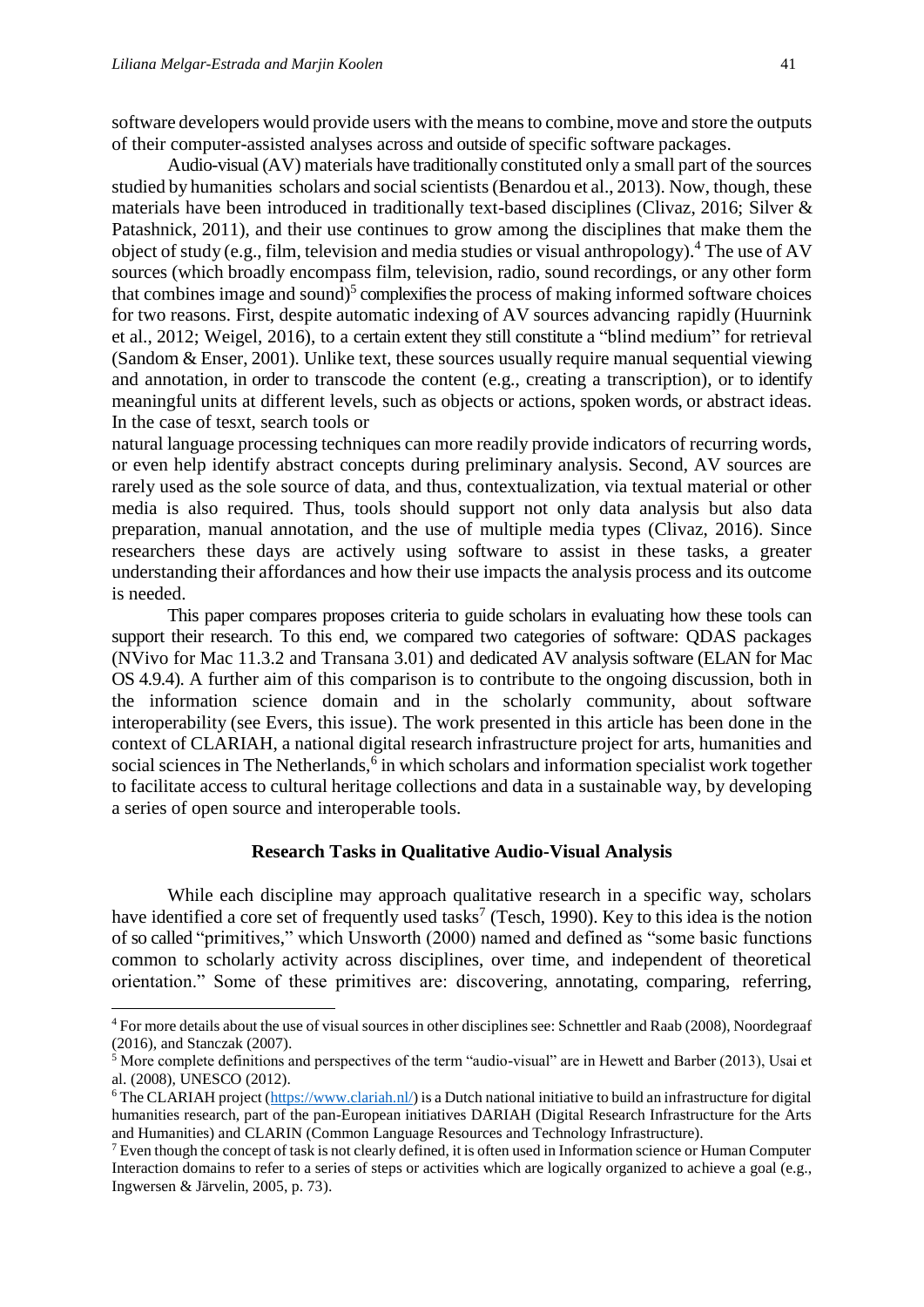sampling, illustrating, representing (Unsworth, 2000). Primitives have been associated with information-related work (Palmer et al., 2009) or with concrete tasks performed through data capturing, creation, enrichment, analysis, interpretation, storage and dissemination (Borek et al., 2016). Research in the field of information behavior has also indicated that there may be common, though not necessarily sequential, stages in the research process used by scholars in similar domains (e.g., literary scholars: Chu, 1999, or media scholars: Bron et al., 2015), in which analysis is one of the key phases (see for instance Kendall, 2012).

While the idea of common phases of research across disciplines may be debatable, scholars seem to agree that *analysis<sup>8</sup>* is part of qualitative research. Because QDAS may be used for this part of the study (Woods et al., 2016), the identification of the main tasks performed by scholars utilizing AV media during analysis work, with or without software, becomes central to our understanding of this kind of work. The identification of these tasks can inform improvement of QDAS or any other information system for supporting scholarly work.

Task analysis is an approach for understanding software support in the analysis of AV media. It assumes that research is constituted by a sequence of tasks (either conceptual or "mechanical")<sup>9</sup> that are reflected in a tool's features. In the next sections, we describe the task analysis used to compare three software packages. It is based on the tasks defined by Silver and Patashnick (2011), Silver et al. (2011), and Melgar et al. (in press). We identify *transcribing*, *segmenting*, *coding*, *linking* and *commenting* as a set of fundamental common core tasks of AV data analysis across disciplines. We have categorized these five tasks under the umbrella term "scholarly annotation" for AV-media centered research.<sup>10</sup>

#### **Transcribing**

Converting the audio-visual signal into textual, natural language representations can be done in a variety of ways. Evers (2011) described four formats: pragmatic verbatim, gisted, Jeffersonian and Goodwinian, and we propose two additional types: translations, and descriptions. Transcribing and describing are essential to AV analysis because the message cannot otherwise be accessed directly. Transcribing is an analytic task, since it attempts to "transcode" or capture elements from the AV message into textual forms that can be more easily manipulated. Transcription tasks (conversion of speech into text) can be done by hand (e.g., listening and manual typing), automatically (also known as "automatic speech recognition"), or semi-automatically (a combination of the two).

#### **Segmenting**

**.** 

Because of the limitations of the human mind in processing large amounts of content, Tesch (1990) claimed "the analyst concentrates on sets of smaller and more homogeneous chunks of material at any one time" (p. 96). Segmenting (called "marking" by Tesch) is an essential scholarly analytic task, since determining the units of analysis (the fragments or portions to focus upon) lays the foundation for subsequent synthesis and interpretation. Segmenting tasks can be done manually, automatically (e.g., by using shot-boundary detection, $^{11}$  or automatic audio recognizers), or a combination of both.

<sup>8</sup> Analysis (i.e., separation) should not be confused with *synthesis* (or *interpretation* using the terms of the taxonomy referred in Borek et al., 2016, and by Marsden et al., 2007).

<sup>9</sup> Silver and Shelly (1995, as cited in Silver & Lewins, 2014) distinguish between "conceptual" tasks (e.g., reading, questioning, categorizing, etc.), and "mechanical" tasks (e.g., storing, organizing, retrieving data), explaining how mechanical tasks are the grounding of the conceptual tasks.

 $10$  See note (k) under Table 2.

 $11$  State of the art techniques for automatic video processing are summarized in Weigel (2016).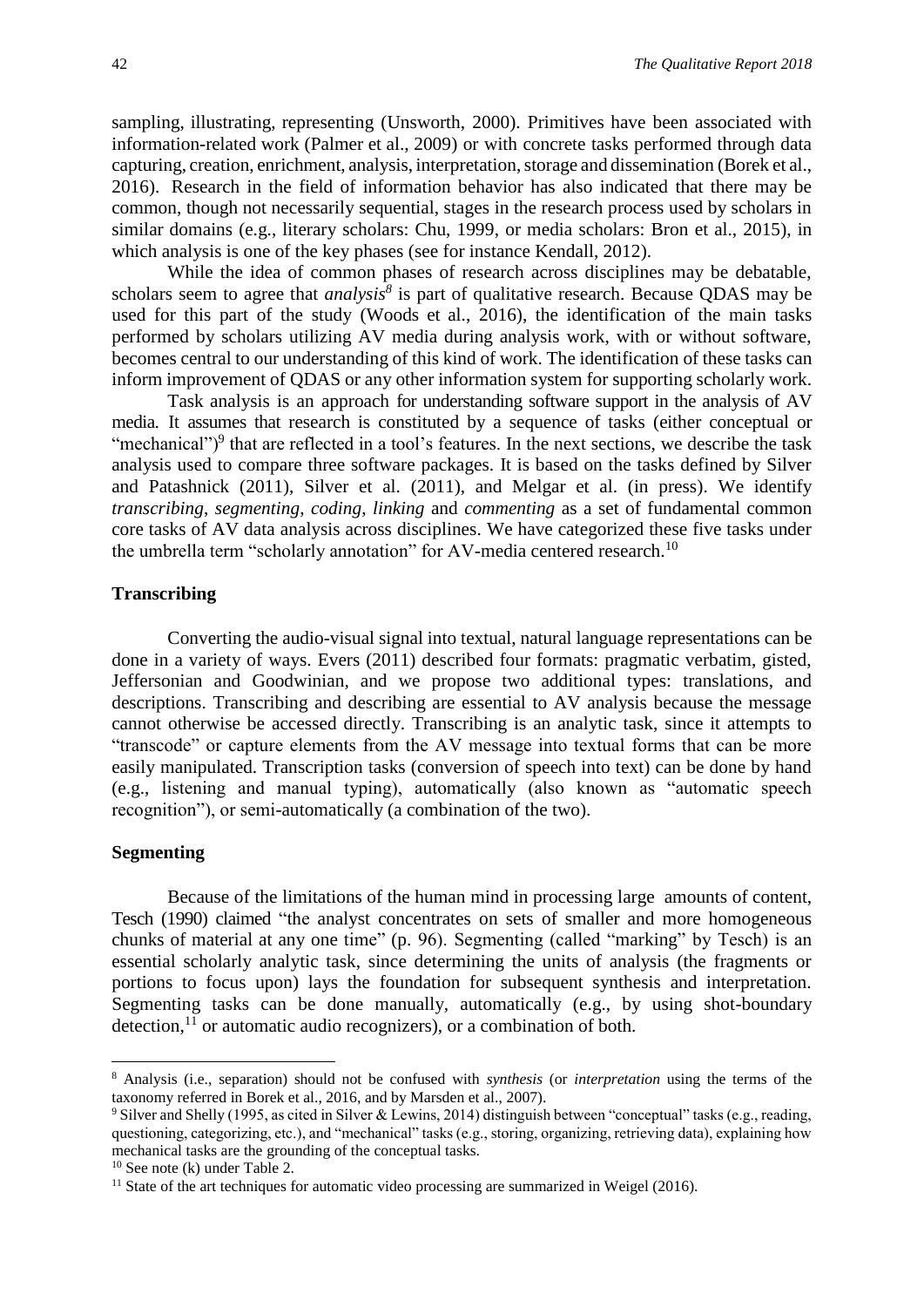#### **Coding**

Scholars enrich their analytic units (fragments) with their annotations, which, depending on the data analysis approach, can take the form of codes (i.e., short keyphrases or summative terms), more open natural language representations, or comments. This is done during the entire research process in a cyclical, non-linear way (Evers, 2015; Saldaña, 2016).

#### **Linking**

Using the taxonomy proposed in Borek et al.  $(2016)^{12}$ , linking refers to the tasks of creating associations between objects of investigation with the purpose of interpretation. Linking is essential to contextualization tasks, which aim to find transtextual relations between the object of analysis and other "texts" (Genette, 1997). This task occurs, for example, during analytical segmenting or coding tasks, by creating links ("hyper-linking") to external or internal objects within a research project.

#### **Commenting**

**.** 

Besides creating links, another aspect of contextualizing is commenting. This consists of using analytic memos as an essential part of the analysis process, to register observations and documents the reasons why certain codes, hyperlinks, or other annotations have been created. *Commenting* tasks are not be confused with "annotating," since comments are only one form of annotation (see Table 2).

This section introduced five common analytical tasks performed in qualitative audiovisual analysis. The next section presents a typology of software programs that support scholars during these tasks.

#### **Types of Software for Audiovisual Data Analysis**

Software packages support researchers in gathering, preparing and analyzing data, and transforming analogue resources and analysis steps into discrete, categorized units. Little is known about how scholars use AV materials or software in their analysis. This may be because the analysis process is not described extensively, or the use of software is not reported (Silver & Patashnick, 2011). However, the modeling choices made when designing software affect both the data itself, the concrete analysis tasks that can be performed, and the order in which scholars can perform them. Thus, a better understanding of the affordances of these tools is warranted.

Based on our inventory of existing tools for video annotation (Melgar et al., in press), we identified three categories of tools: (1) common QDAS packages (QDAS-C), (2) AV media specific QDAS (QDAS-AV), and (3) specialized audio-visual annotation tools (PVA). We selected one tool from each category for our comparison. To identify relevant QDAS-C tools we reviewed existing reviews and inventories, including those created by the University of Surrey (Silver et al., 2011), Gibbs (2014), the Social Science Software inventory (SoSciSo), Silver and Lewis (2014), and Evers et al., 2011. For identifying software geared towards analysis and annotation of AV data (QDAS-AV and PVA) we took into account an inventory conducted by Melgar et al. (in press). One package from each category was selected for review (Table 1) based on these criteria: ability to work with AV media, inclusion in multiple inventories,

<sup>&</sup>lt;sup>12</sup> The taxonomy of research tasks TaDiRAH [\(http://tadirah.dariah.eu/\)](http://tadirah.dariah.eu/), an initiative started by DARIAH, and DiRT.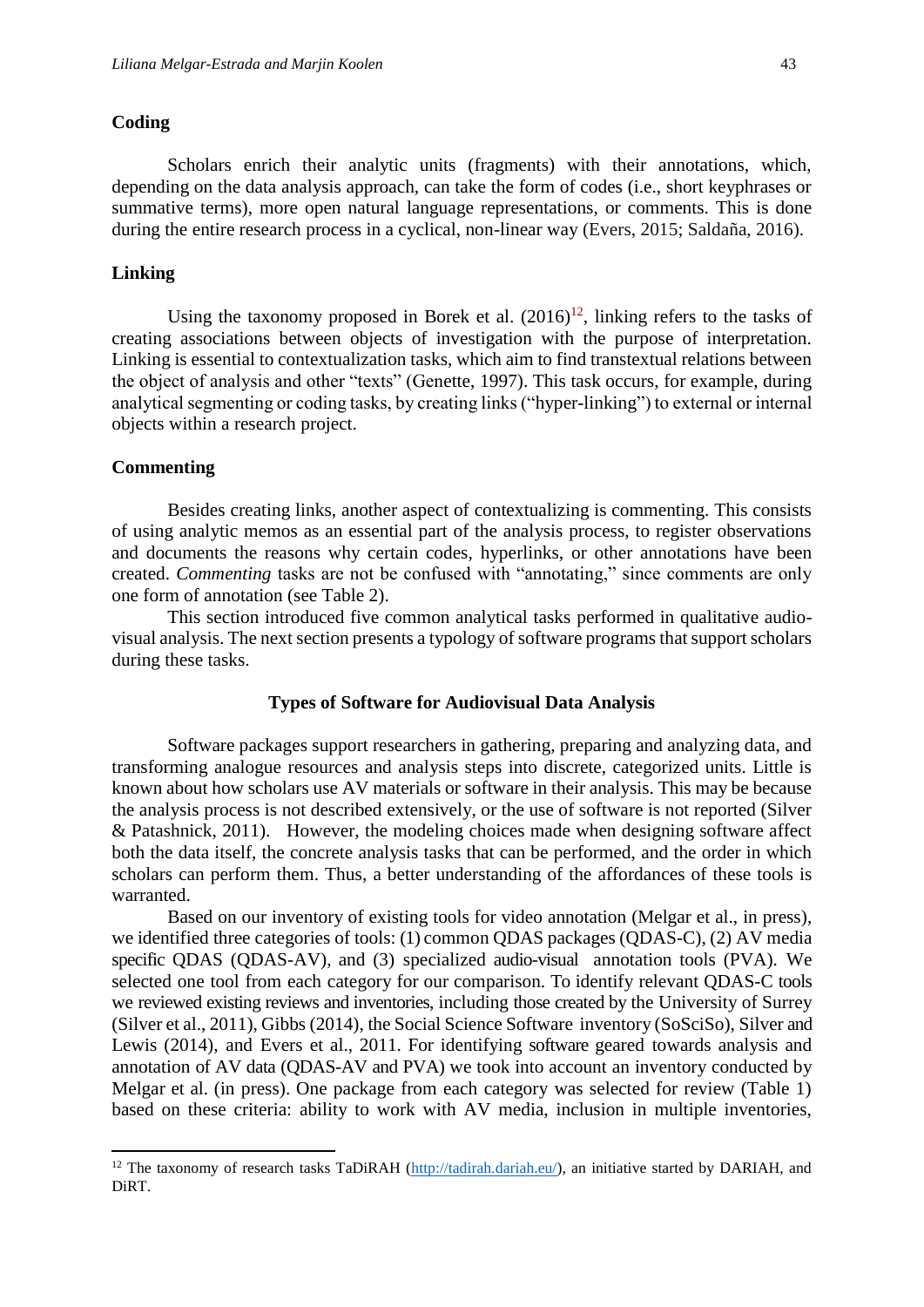preference for free or open source software (for this reason we chose ELAN above ANVIL), and actively maintained (for this reason we excluded  $DRS<sup>13</sup>$ ). Three software packages from the QDAS-C category scored equally on these criteria (i.e., ATLAS.ti, MAXQDA, and NVivo). We selected the latter to benefit from experience gained in a previous study (Melgar et al., in press). We excluded from analysis professional video editors and video retrieval prototypes.<sup>14</sup>

| Table 1. Software packages selected for the analysis |  |  |
|------------------------------------------------------|--|--|
|                                                      |  |  |

| <b>Tool</b>                                     | <b>Type</b> | <b>Survey/Source</b>                                                                                                                          | <b>Free</b>    | <b>Open</b><br>source <sup>15</sup> | <b>Actively</b><br>maintained <sup>16</sup> |
|-------------------------------------------------|-------------|-----------------------------------------------------------------------------------------------------------------------------------------------|----------------|-------------------------------------|---------------------------------------------|
| <b>Nvivo</b><br>for<br>Mac 11.3.2               | QDAS-<br>C  | al.,<br>2011;<br>Evers<br>et<br>Silver<br>al., $2011;$<br>et<br>Gibbs, 2014; Silver $\&$<br>Lewins,<br>2014;<br>University of Surrey,<br>2014 | N <sub>0</sub> | N <sub>0</sub>                      | Yes                                         |
| Transana<br>3.01                                | QDAS-<br>AV | Marsden et al., 2007;<br>Evers et al., 2011; Silver<br>et al., 2011; Gibbs, 2014;<br>Silver & Lewins, 2014                                    | No             | N <sub>o</sub>                      | Yes                                         |
| <b>ELAN</b><br>for<br>Mac<br><b>OS</b><br>4.9.4 | <b>PVA</b>  | Melgar et al., in press                                                                                                                       | Yes            | Yes                                 | Yes                                         |

Next, we will describe the different types of tools and software packages in more detail.

#### **Common QDAS (NVivo)**

Common QDAS tools, also known as Computer Assisted Qualitative Data AnalysiS (CAQDAS) software packages, offer features that correspond to qualitative analysis principles, for instance, from grounded theory (Pickard & Childs, 2013) to discourse analysis (Paulus & Lester, 2016). They were originally developed by social sciences scholars (Silver & Lewins, 2014). Even though QDAS packages were mostly designed for textual sources, most of them now include the ability to analyze AV sources.<sup>17</sup>

The package we review here, NVivo, was created in 1981, then called NUD\*IST ('Non-Numerical Unstructured Data Indexing Searching and Theorizing). The main NVivo interface (Figure 1) is arranged in different horizontal panels, which are, starting from the top: (1) ribbon with tools and commands; (2) navigation panel including sources, analytic units, and

1

<sup>&</sup>lt;sup>13</sup> The source code is still openly available.

 $14$  Examples of these tools are included in Dasiopoulou et al. (2011) or Nixon and Troncy (2014).

<sup>&</sup>lt;sup>15</sup> Open source means that the source code of the software is open, available to anyone who wants to use or improve it.

<sup>&</sup>lt;sup>16</sup> We considered the last year of update (i.e., 2015 onwards).

<sup>&</sup>lt;sup>17</sup> See Gibson et al. (2005) for a historical note.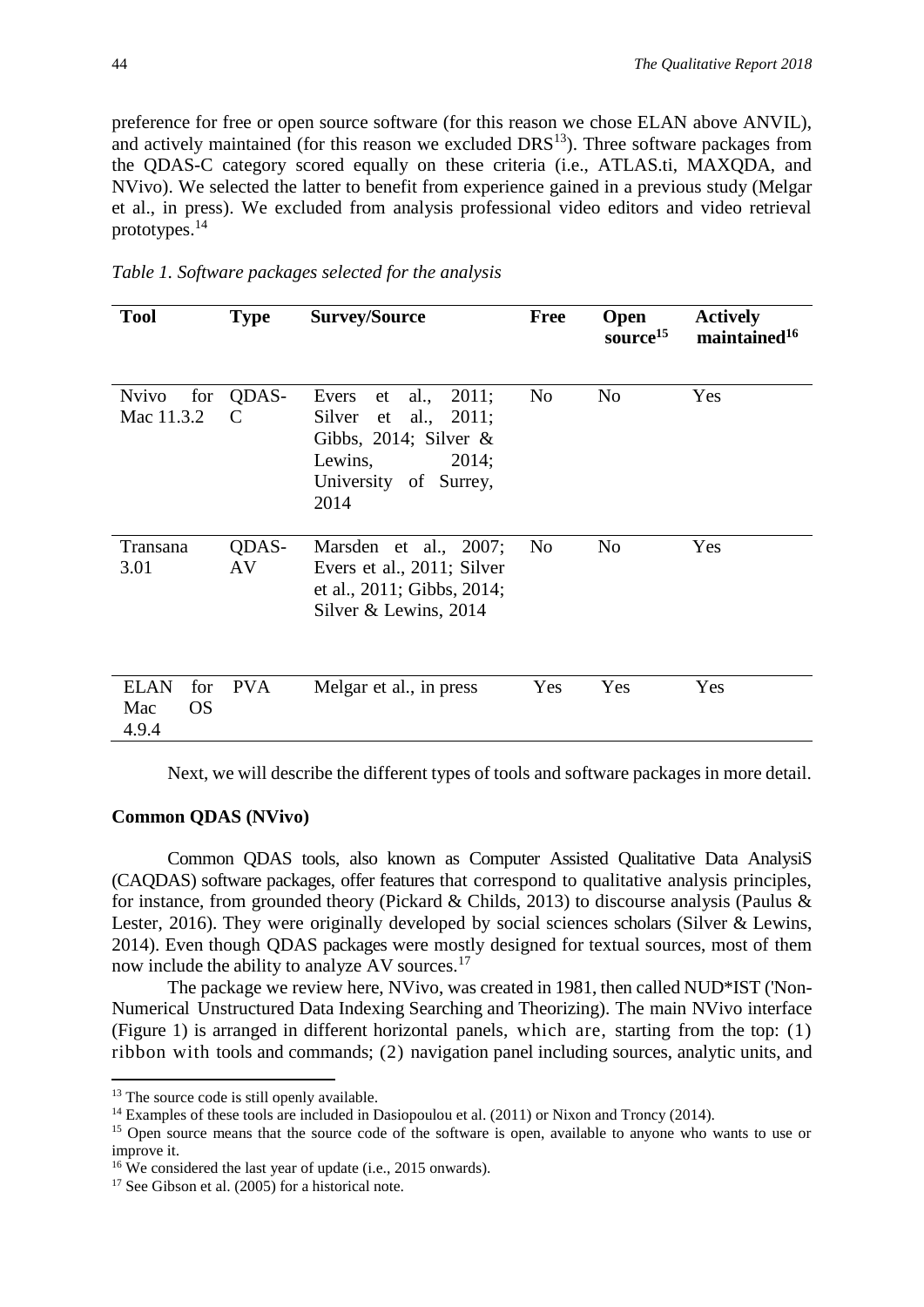source information; (3) detailed contents view; (4) video, wave form, and coding stripes along timeline; and (5) transcript table and coding stripes along transcript.



*Figure 1. NVivo interface*

#### **Audio-Visual Media Specific QDAS (Transana)**

Silver and Patashnick (2011) and Leujeune (2013) identified a number of software packages that specialize in the analysis of AV media, such as Mixed Media Grid (MiMeG), Digital Replay System (DRS), Transcriber, Videograph, and Transana.

Our selected package, Transana, was originally created by Chris Fassnacht, released in 2001, and as of 2017 is maintained by David K. Woods. This software specializes in supporting researchers in the transcription and analysis of video, audio, and still images. The main interface (Figure 2) presents: 1) the visualization window with coding; 2) a media window with multi-stream facilities; 3) a document window with multiple simultaneous transcripts; and 4) the data window with main objects, including clips.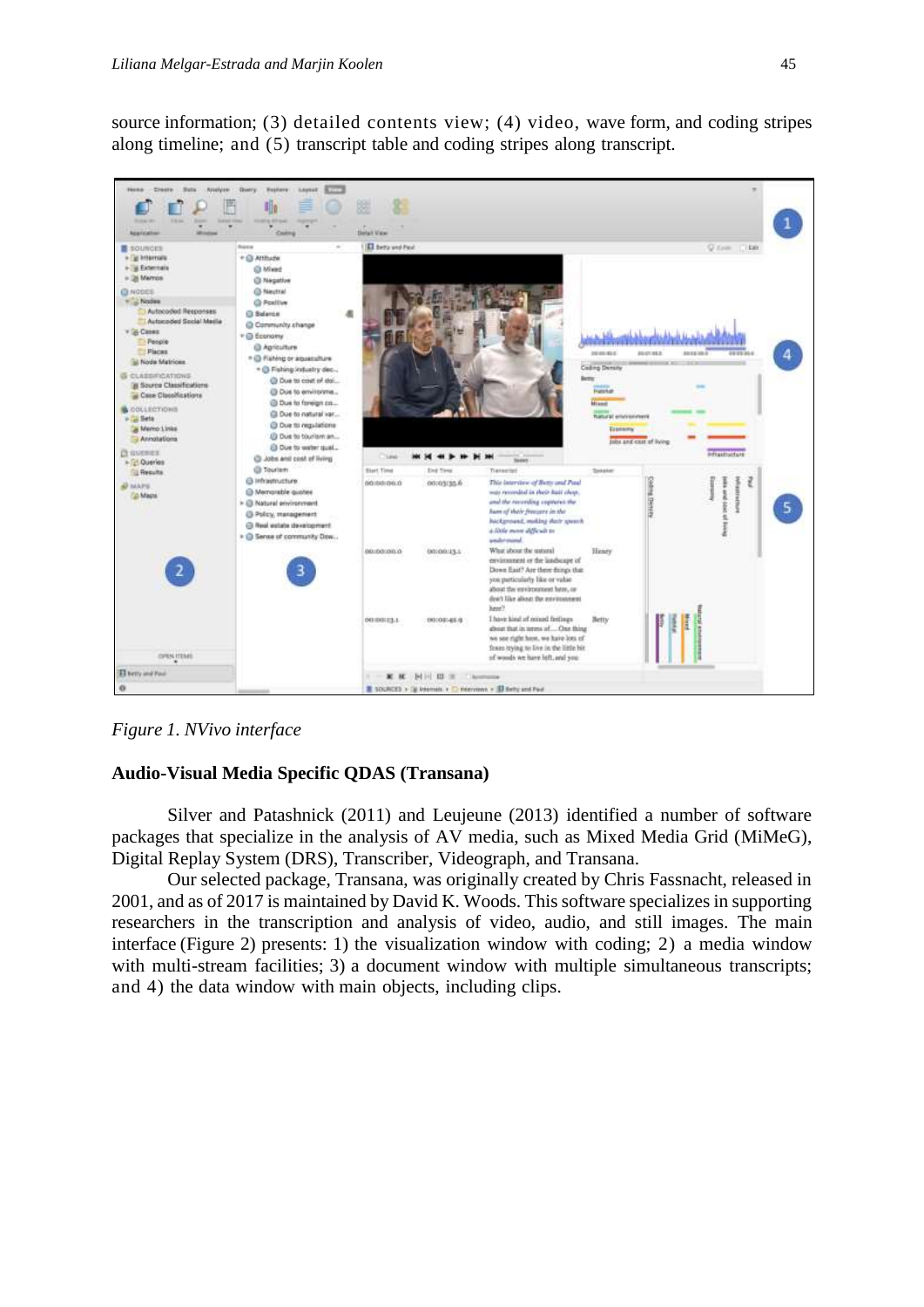

*Figure 2. Transana interface*

1

#### **Specialized Audio-Visual Annotation Tools (ELAN)**

In the final category are professional video annotation tools tailored to the analytic concerns of, for instance, linguistics, educators, and psychologists. Examples of specialized tools for time-based annotation<sup>18</sup> include EUDICO Linguistic Annotator (ELAN), Anvil, and EXMARaLDA. From the behavioral sciences, examples include Observer and Interact, both of which are proprietary software for mixed methods analyses of multimedia data. In the media studies domain, initiatives include Annotate Digital Video, Exchange on the NEt (Advene), Digital Cinema Project (DCP) (Giunti, 2014), and Lignes du Temp, the latter developed by L'Institut de recherche et d'innovation in France, as well as Recall, which originated in the domain of performative arts, specifically for dance analyses. Even though these analytic tools are developed with specific analytic interests, they are also useful to researchers from other disciplines using similar methodological approaches.

The selected package within this group, ELAN, was created at The Language Archive of the Max Planck Institute for Psycholinguistics (Nijmegen, The Netherlands) in the late 1990s. It was developed by and for a community of linguists and communication scholars, and is currently used in many other domains.<sup>19</sup> Its main interface elements are labeled in Figure 3, with annotation tiers in the bottom left (a tier represents a single layer of annotations connected to the timeline), the annotation boxes in the timeline viewer in the center (each box is an annotation on a segment of the timeline), and recognizers in the upper part (recognizers are installable plugins that can automatically detect and annotate certain events, such as shot boundaries, utterances, pauses and turntaking).

<sup>&</sup>lt;sup>18</sup> Also called time coded metadata, or "strata" (Troncy, Huet, & Schenk, 2011).

 $19$  See Sloeties (2014) for more details about this software and Melgar et al. (in press) about its application in film studies.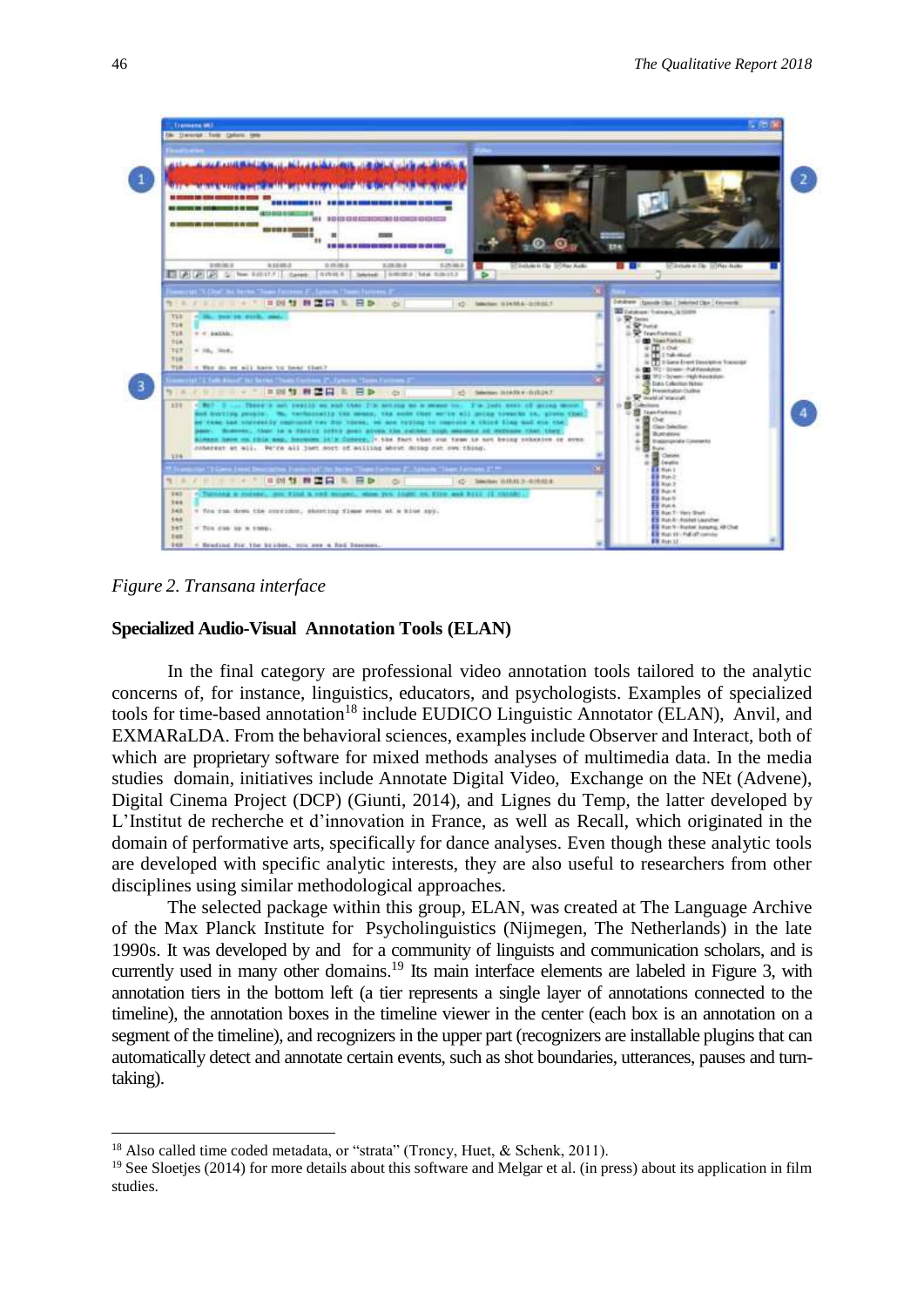| 2. ILAN - elan-esample) auf                                                                                     |                                                                                              | Menu bar                                                            |                                                                                                    |                                                                                                                           | <b>COMPANY AND</b>                                                                                      |            |
|-----------------------------------------------------------------------------------------------------------------|----------------------------------------------------------------------------------------------|---------------------------------------------------------------------|----------------------------------------------------------------------------------------------------|---------------------------------------------------------------------------------------------------------------------------|---------------------------------------------------------------------------------------------------------|------------|
|                                                                                                                 | Chie Edit Annotation Tier Type Search View Options Window Help                               |                                                                     |                                                                                                    |                                                                                                                           |                                                                                                         |            |
|                                                                                                                 |                                                                                              | 100                                                                 | Volumes:                                                                                           | Crid Text   Subtitles   Lexicon   Audio Recognizer   Video Recognizer   Matadata Control<br>Recognizers and viewers       | Media controls                                                                                          |            |
| Video viewer                                                                                                    | 00:00 11:01<br>$  A   +   A   +   A   +   A   +   b   +   b   +   b   +   b  $               | <b>Harter:</b><br>100<br>$1.5 + 2.1 -$<br>Annotation density viewer | ō<br>Beledien: 00:00:00:000 - 00:00:00:000 0<br>$-1 - 1 - 1$                                       | 50<br>100<br>Selection Mode SLoop Mode                                                                                    | 1401                                                                                                    | 100<br>200 |
| 4-444445-8-4010-0-4-412124405-8-30222                                                                           |                                                                                              |                                                                     |                                                                                                    |                                                                                                                           |                                                                                                         |            |
| electromagniture<br>Waveform selection                                                                          | 00:00:10.000                                                                                 |                                                                     | 00:00:12.000                                                                                       | 00:00:14.000                                                                                                              | 00:00:16.00<br><b>Waveform</b> viewer                                                                   |            |
|                                                                                                                 |                                                                                              |                                                                     |                                                                                                    |                                                                                                                           |                                                                                                         |            |
| $-$ #>5 pixits per<br>0-1W-Sach nm<br><b>Dry WANNeds's</b><br>THE REPORT OF                                     | ja<br>is to the renter of the<br>wm tit big<br>rotunde<br>g d adj n<br>i tu des birg ratunde |                                                                     | and  yo _totl the  t   tign   Kleef<br>con prov adra n<br>$+0$<br>lend ju: tsleo čen če sazn kle f | ja:<br>and you follow then the sig that's the oran  <br>It   It   Or   Single<br>dev an n<br><b>darts de pranie strat</b> | then you follow the sign)<br>the you [toil]t [sign Kleef<br>adv pro v an n<br>den as fotog de sam kleif | b<br>Ŀ     |
| <b>LWEART</b>                                                                                                   |                                                                                              |                                                                     |                                                                                                    |                                                                                                                           |                                                                                                         |            |
| <b>PIWROUGH</b><br>动yVi-RGchim<br><b>L. W.ROMe met</b><br><b>BYK-FIGURI</b><br>Tiers on m<br>- 31.41 Division 1 | aratio stroke<br>A roundabout                                                                | held<br>perparation                                                 | hot Jatroke<br>Itraid<br>Going to<br>Timeline viewer                                               | proparatio   stroke<br>Inold<br>Going alo                                                                                 | stribula<br>preparation hold<br>G,                                                                      |            |

*Figure 3. ELAN interface*

#### **Research Tasks and System Terminology**

There is a lack of consistency and no shared terminology (or conceptualization) of describing qualitative data analysis tasks. This is reflected in the "idiosyncratic" names used for tools that are actually present in each of the software packages (see Evers, this issue). Finlayson (2016) clearly described this "lack of community-wide idiom," explaining that this forces the users to spend more time familiarizing themselves with changing terms for the same tasks, with a negative effect in the learning process. Thus, for the purpose of comparability, the first step is to determine the correspondence between the "idiosyncratic" terms used by each package, and the concept they correspond to, either in qualitative analysis or in other information-related domains.

Table 2 shows our proposed mapping between the terminology used by the three packages we selected for review, and more widely used terms in the domain of qualitative/AV research.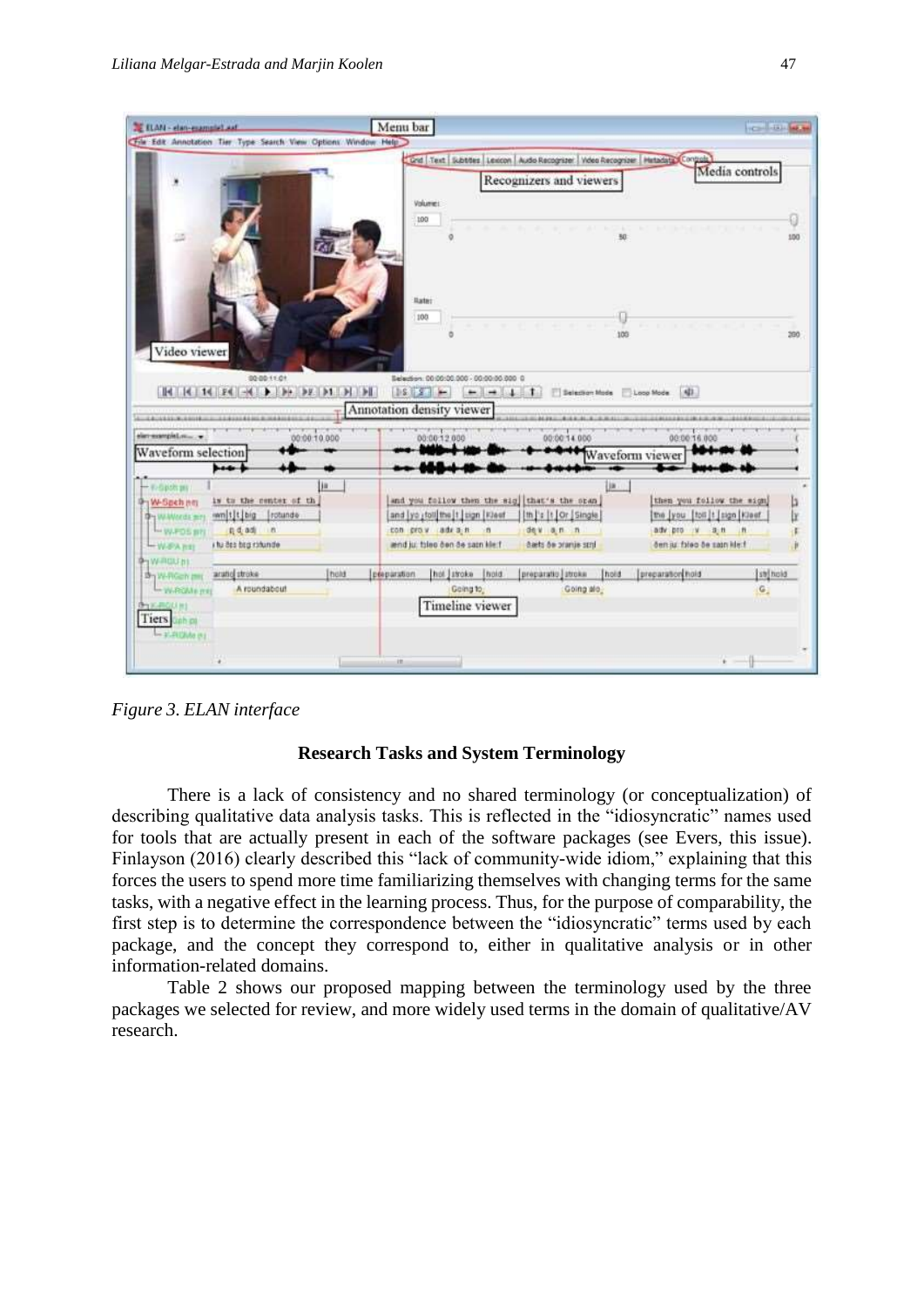| Object or<br>common<br>task | <b>Nvivo</b>                        | <b>Transana</b>              | <b>ELAN</b>                         | Correspondence<br>with broader<br>qualitative/AV<br>research<br>domain |
|-----------------------------|-------------------------------------|------------------------------|-------------------------------------|------------------------------------------------------------------------|
| Objects of<br>analysis      | "Source"                            | "Media file"<br>or "Episode" | "Media file"                        | -Resource <sup>(b)</sup><br>-Information<br>object <sup>(c)</sup>      |
|                             |                                     |                              | "Transcription"<br>$\alpha$         | Transcript <sup>(d)</sup>                                              |
| Transcribing                | "Transcript"                        | "Transcript"                 | "Annotation"<br>in a wider<br>sense | Natural language<br>representation $(d)$                               |
| Segmenting                  | "Reference"<br>(e)                  | "Clip <sup>(f)</sup> "       | "Time<br>interval",<br>"Tier" $(s)$ | Fragment <sup>(b)</sup>                                                |
| Coding                      | "Node" $(h)$                        | "Keyword"                    | -"Code": a type<br>of "annotation"  | $-Code^{(i)}$<br>- "Tag" <sup>(j)</sup><br>-Annotation <sup>(k)</sup>  |
| Linking <sup>(1)</sup>      | "See also<br>links"<br>"Hyperlinks" | "Hyperlinks"                 | N/A                                 | Linking $(m)$                                                          |
| Commenting                  | "Annotation"<br>"Memo"              | "Note"                       | "Comment"                           | Commenting $(m)$                                                       |

*Table 2. Comparison of terms used by different software packages*

(a) As of version 8 and the Mac version.

- (b) W3C [\(https://www.w3.org/TR/annotation-vocab/\)](https://www.w3.org/TR/annotation-vocab/).
- (c) (Bekiari, C., Doerr, M., Le Boef, P., & Riva, P., 2015).
- (d) We use the term "transcript," since the three packages are all using this term. However, the most appropriate concept would be "natural language representation" (as used and explained in Ingwersen, 1996), because in some cases, the textual descriptions do not intend to "transcribe" the spoken word, but to describe the audio-visual message using free written forms (for example, summarizing what a fragment is about or what can be seen in a fragment).
- (e) The concept of "segment" or "fragment" is not explicitly defined in Nvivo. The term "reference" is used for the result list of all parts of a text (or all "regions" if it is a picture) that have been coded at a certain node. In the case of audio-visual media, a "transcript entry" (a timespan) could be the equivalent of a "fragment."
- (f) Also, textual fragments are called "quotes", and, in the case of still images, "snapshots."
- (g) ELAN defines a tier as a set of annotations that share the same characteristics. DRS and ANVIL call them "Track."
- (h) Nvivo does not use the term "code" explicitly. "Coding" in NVivo is the term used to refer to "the process of gathering material by topic, theme or case. For example, selecting a paragraph about water quality and coding it at the node "water quality," while a "node" is the container for all "references" coded with the same "node."
- (i) Saldaña, 2016.
- (j) Term often used in web annotation (W3C).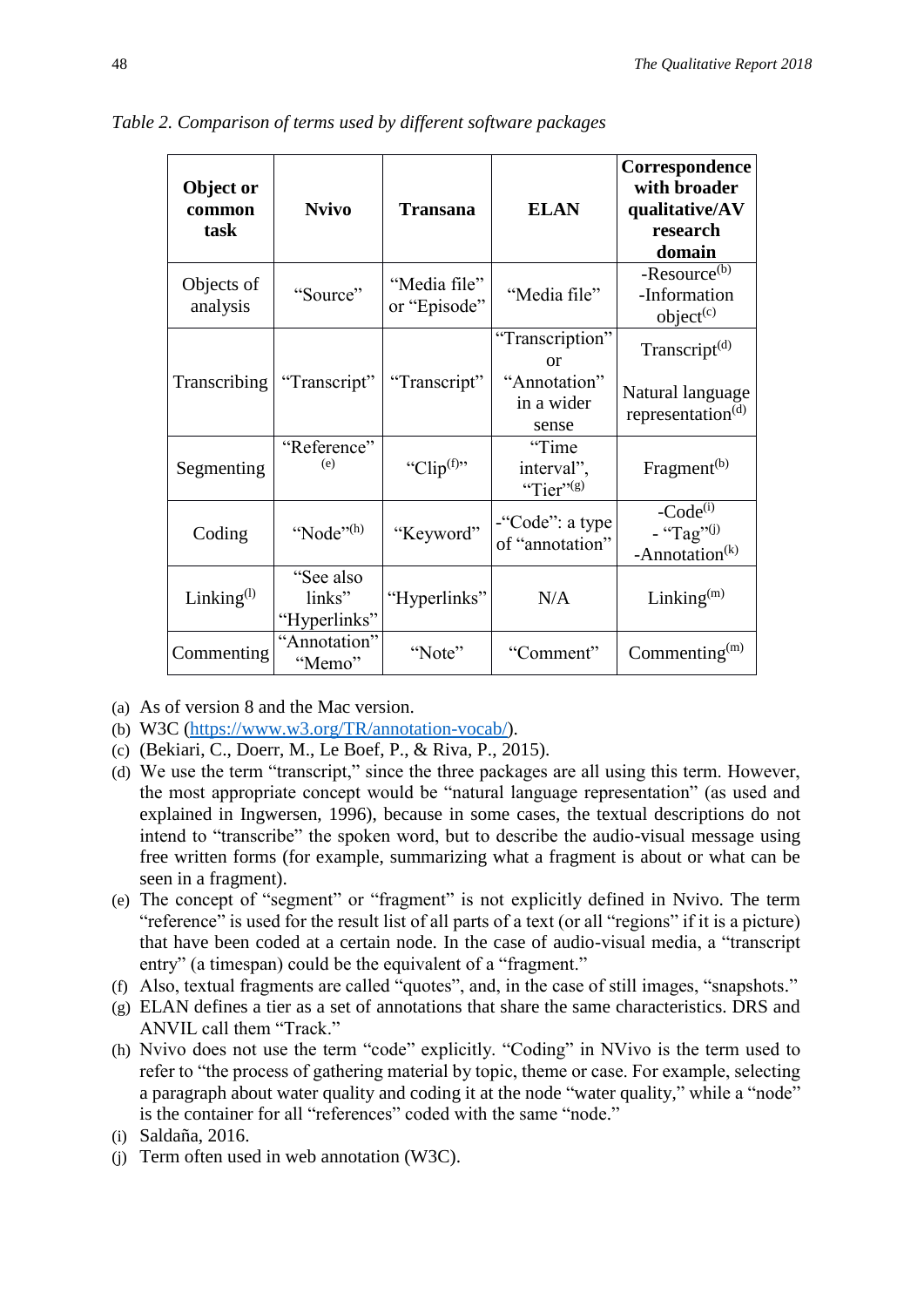1

- (k) A code in qualitative analysis is most often a word or short phrase that represents an attribute of the fragment with the aim of identify it or classify it, whereas annotations are often associated to "comments" (in contextualization-related tasks). In W3C (2017) terms, "annotation" refers to both "codes" and "comments" [\(https://www.w3.org/TR/annotation-vocab/#annotation\).](https://www.w3.org/TR/annotation-vocab/#annotation))
- (l) The concept of "link" is central to contextualization tasks. However, we leave it out of this comparison, since it's application varies greatly between software programs. See Silver and Patashnick (2011) or the ATLAS.ti manual's description of hyper-linking.
- (m) In the W3C annotation data model, Linking and Commenting are types of "motivations."

In the next section we use the correspondence terms to create abstract representations (data models) of how the three packages support the common tasks, as outlined in Table 2.

#### **Comparing Software for Audio-Visual Qualitative Data Analysis Based on Research Tasks**

This section introduces a comparison of AV analysis tools based on the identification of how they support the common research tasks. Figures 4, 5 and 6 show a schematic view of how the tools structure or "model" their functionalities in order to support the research tasks. This representation can be called a "data model."<sup>20,21</sup> The figures also illustrate how each software package uses different terminology for similar tasks (the "idiosyncratic" terms are in parenthesis).



*Figure 4. Abstract representation of Nvivo's structure for supporting qualitative audio-visual analysis tasks<sup>22</sup>*

<sup>&</sup>lt;sup>20</sup> The term "data model" refers to the design choices of each tool on implementing functionalities that support research tasks. It is a conceptual framework in which bits of data are identified and structured.

 $^{21}$  For extracting the models and documenting the functionalities, we used the latest versions of these software packages (or a demo version in the case of Transana), and their documentation as available in their websites.

 $22$  In NVivo codes can be of two types: "theme codes," which are concepts, and "case codes," which contain demographic information, are classified and have attributes. In the figure, only theme codes are represented.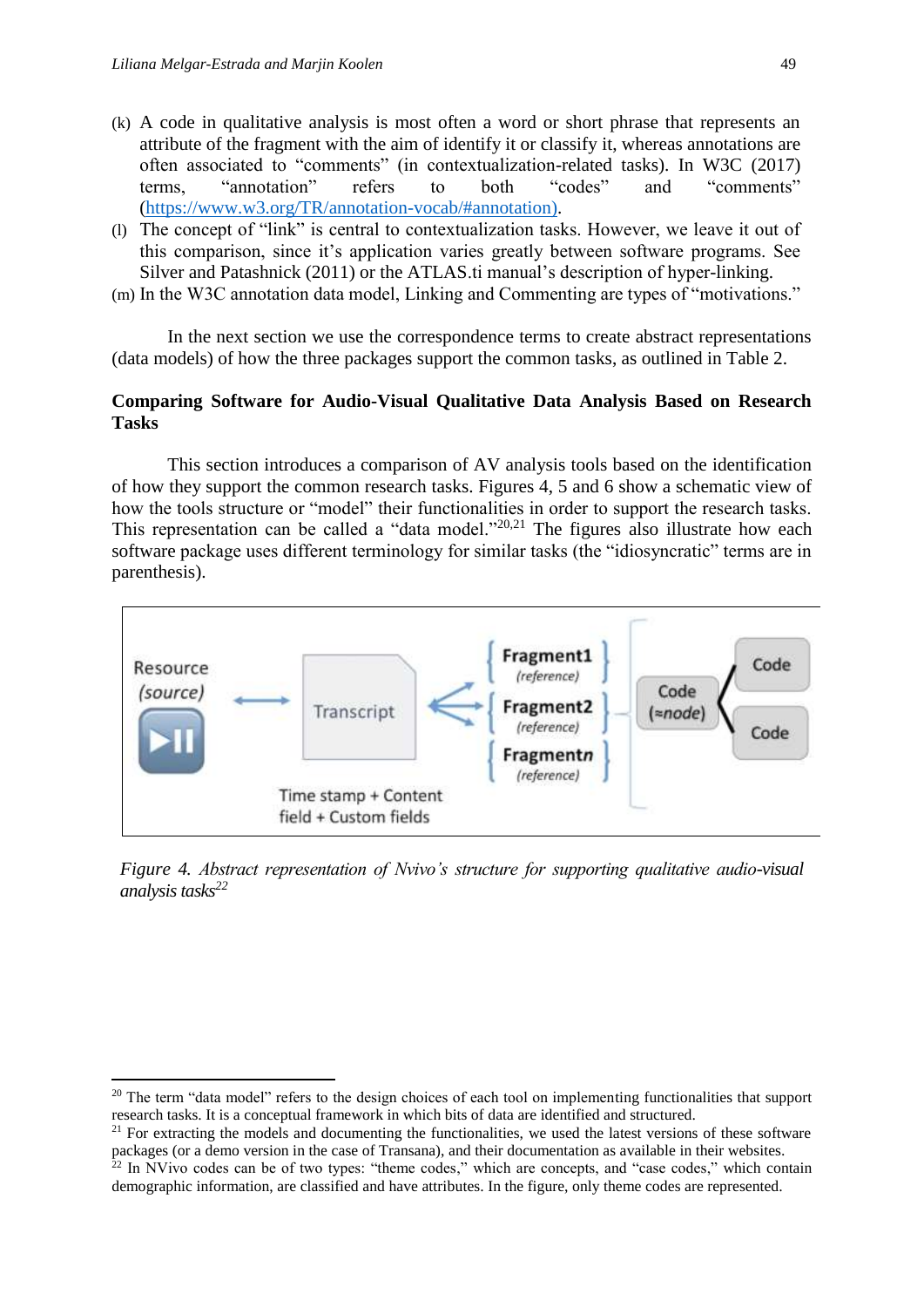

*Figure 5. Abstract representation of Transana's structure for supporting qualitative audiovisual analysis tasks*



*Figure 6. Abstract representation of ELAN's structure for supporting qualitative audio-visual analysis tasks*

## **Concrete Functionalities That Support Research Tasks**

This section explains the models presented above, and how these models influence the analysis tasks. We use the research case of Alice, who is an oral historian with a memory studies focus.<sup>23</sup> By recording video interviews with 20 Indonesian war veterans in The Netherlands, she investigated how people construct memories of historical events. In addition, she collected documents and digitized archival material.

**<sup>.</sup>** <sup>23</sup> This is an emergent field of study, see for instance: <http://www.memorystudiesassociation.org/>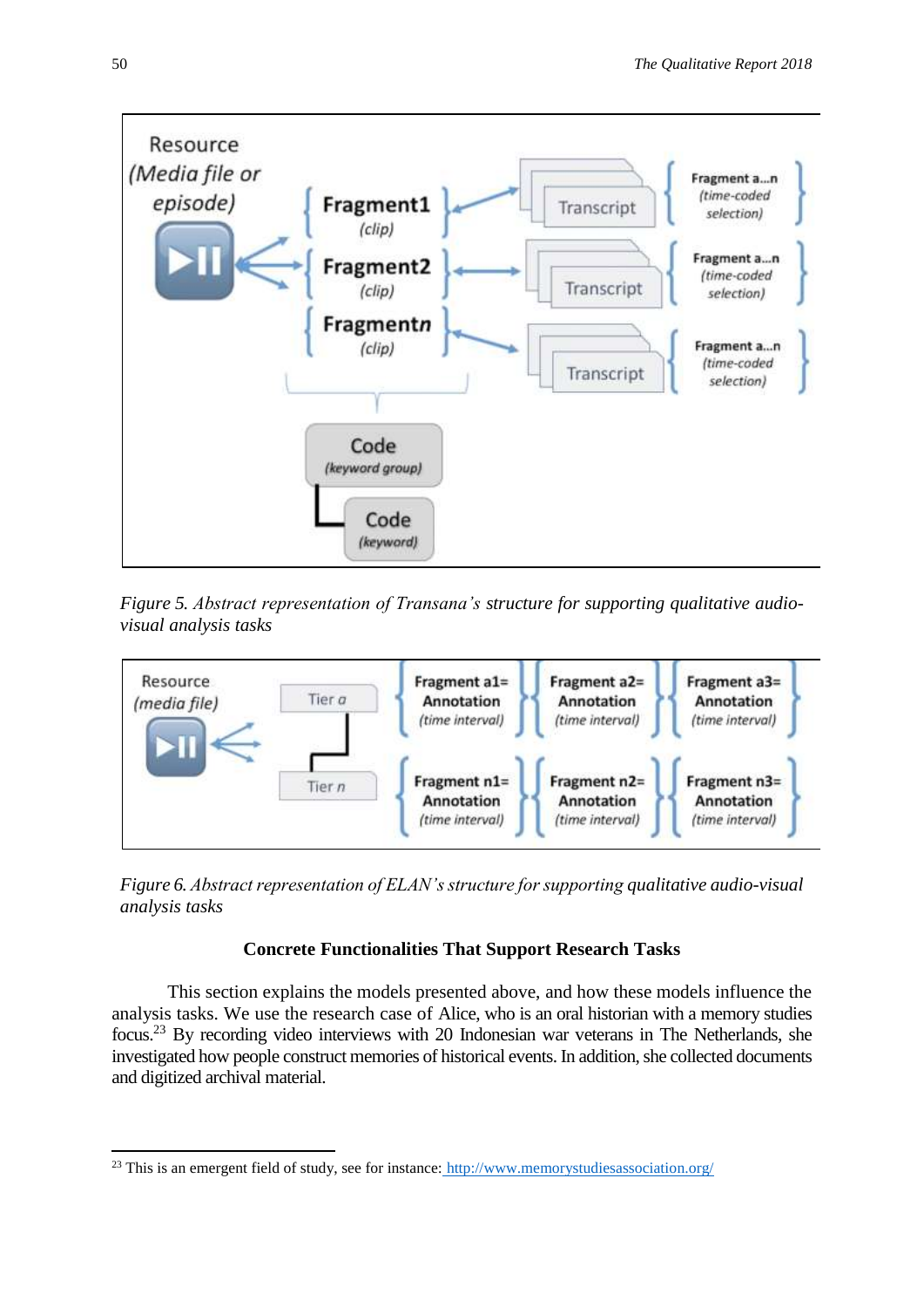#### **Transcribing or Creating Natural Language Representations<sup>24</sup>**

Alice starts with importing the AV materials, which can be done in any of the three tools. She then considers whether to annotate them directly (via the video timeline) or to use a transcript as an intermediary document. She discovers that automatic speech recognition services (i.e., converting the audio speech into text) are not offered by any of the three tools (except from some recognizers included in ELAN), and that if she prefers to analyze the spoken words via a transcript, she will have to produce a verbatim transcript herself or by using an external service. She could also use any of the tools to create a transcript herself, including summarizations, or import transcripts from an external service into the software.

She observes that in **NVivo**, only one transcript can be synchronized per media file. Other transcripts can be imported into the project file, but only as stand-alone, non-associated documents. She notices that, in **NVivo,** synchronized transcripts are structured as a table in which each row is a "transcript entry" (Figure 7, 1). Transcript entries have a minimum of four columns: 2) Start time, 3) End time, 4) Transcript text or "content", and 5) "Speaker" column, or "Custom" field. Thus, she will have to choose whether to use the "content" column of NVivo's transcript to enter, for example, a verbatim transcript, a Jeffersonian transcript, or a gisted transcript.

| Start Time   | End Time   | Transcript                                                                                                                                                                                                            | Speaker |
|--------------|------------|-----------------------------------------------------------------------------------------------------------------------------------------------------------------------------------------------------------------------|---------|
| 00:00:00.0   | 00:03:35.6 | This interview of Betty and Paul<br>was recorded in their bait shop,<br>and the recording captures the<br>hum of their freezers in the<br>background, making their speech<br>a little more difficult to<br>understand |         |
| 0.00:00:00.0 | 00:00:13.1 | What about the natural<br>environment or the landscape of<br>Down East? Are there things that<br>you particularly like or value<br>about the environment here, or<br>don't like about the environment<br>here?        | Henry   |
| 00:00:13.1   | 00:02:42.9 | I have kind of mixed feelings<br>about that in terms of One thing<br>we see right here, we have lots of<br>foxes trying to live in the little bit<br>of woods we have left, and you                                   | Betty   |
|              |            |                                                                                                                                                                                                                       |         |

*Figure 7. Elements of a transcript in NVivo*

**Transana**. in contrast, allows multiple transcripts(i.e., up to five documents or data files) to be associated with the same media object (or fragment), requiring at least one transcript to be associated with each audiovisual data file. In Figure 2, each of the three horizontal panels in the bottom left is a transcript file, which corresponds to a different type of transcript. In **ELAN**, each tier could be considered as a type of transcript (in its broader sense of "natural language representation"), since it is possible to add longer textual annotations (not just codes) to each fragment, thus, this would allow her to create multiple (unlimited) transcripts, all connected to the media file. Also, as shown in Figure 8, each part of a transcript (e.g., an utterance) can have

**.** 

 $24$  See note (d) under Table 2 for an explanation of this concept.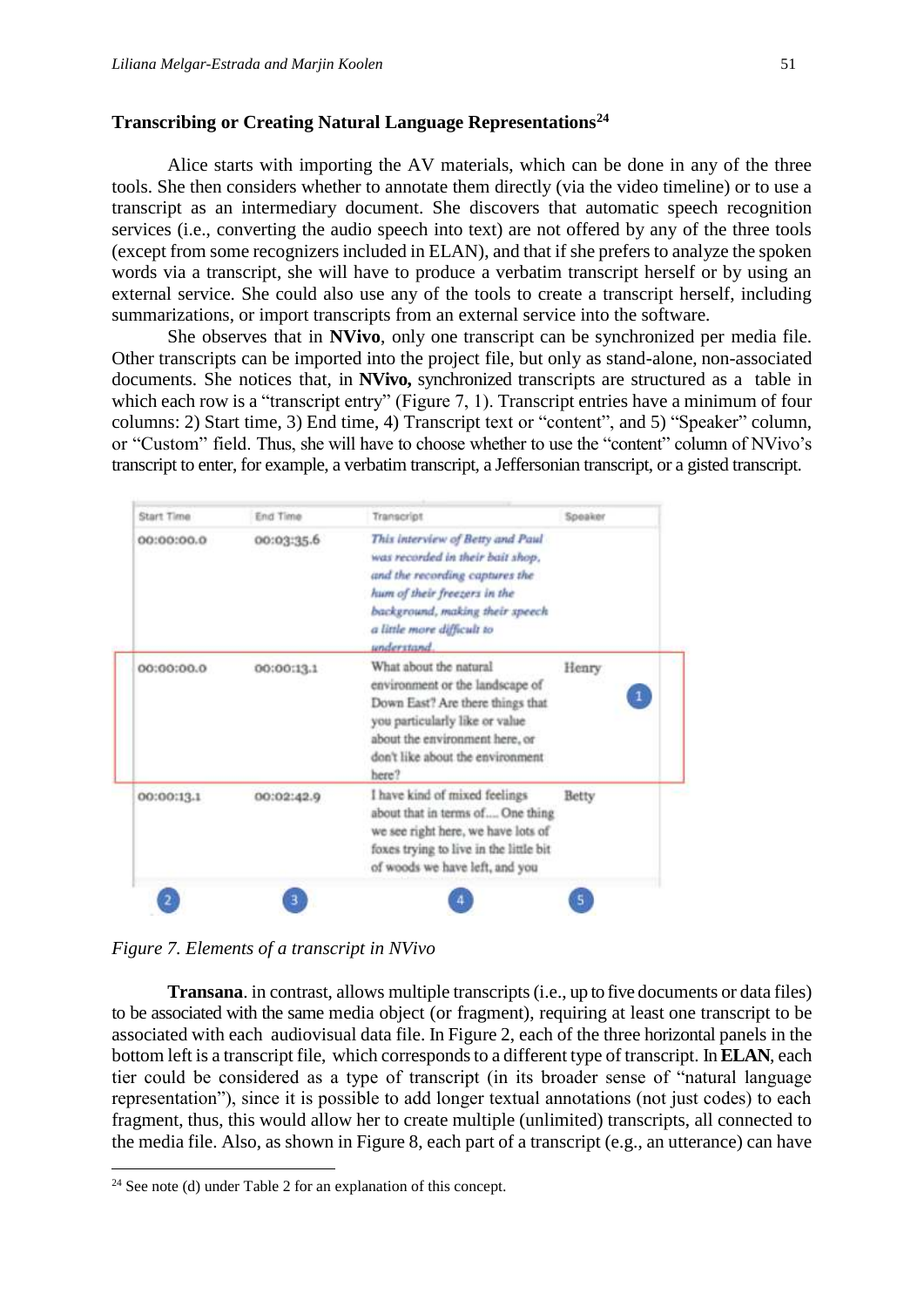an additional transcript type (e.g., a phonetic transcription of the utterance) representing an annotation on top of another annotation.

| ELAN - elan-example1.eaf                                        |                                                              | File Edit Annotation Tier Type Search View Options Window Help |                 |                                                                                                               | $\Box$ $\Box$ $\mathbf{x}$                                                                 |
|-----------------------------------------------------------------|--------------------------------------------------------------|----------------------------------------------------------------|-----------------|---------------------------------------------------------------------------------------------------------------|--------------------------------------------------------------------------------------------|
|                                                                 |                                                              |                                                                |                 |                                                                                                               |                                                                                            |
|                                                                 |                                                              | No.                                                            | $\overline{1}$  | Type 1 : utterance<br>so from here.                                                                           | Type2: phonetic_transcription                                                              |
|                                                                 |                                                              |                                                                |                 |                                                                                                               |                                                                                            |
|                                                                 |                                                              |                                                                | $\overline{2}$  | so you go out of the Institute<br>to the Saint Anna Straat.                                                   | seu ju: go aut ef de mstriju: tu ze sant<br>ana stra:t                                     |
|                                                                 |                                                              |                                                                | 3               | yeah                                                                                                          |                                                                                            |
|                                                                 |                                                              |                                                                | $\overline{A}$  | and then you go the other, Saint<br>Anna Straat to this to the<br>center of the town, to this big<br>rotunde. | end öen ju: geo ör oös sant ana stra:t to<br>ôts to ôe sente ef ôe taun tu ôts big rotunde |
|                                                                 |                                                              |                                                                | 5               | ia                                                                                                            |                                                                                            |
|                                                                 | 00:00:17.190                                                 |                                                                | $6\overline{6}$ | and you follow then the sign<br>Kleef                                                                         | ænd ju: foleu öen öe sam kle:f                                                             |
| $\sqrt{n}$                                                      | $\triangleright$ $\triangleright$ $\triangleright$ $\preceq$ | Loop Mode                                                      | $\overline{7}$  | that's the oranje single                                                                                      | ðæts ðe oranje sɪnl                                                                        |
| Time Interval: 00:00:15.330 - 00:00:17.190 1860                 |                                                              |                                                                | 8               | ja                                                                                                            |                                                                                            |
| 00:00:16.000                                                    |                                                              | 00:00:17.000                                                   | 9               | then you follow the sign kleef                                                                                | ðen ju: foleu ðe sam kle:f                                                                 |
|                                                                 |                                                              |                                                                | 10              | you come down                                                                                                 | ju: kwm daun                                                                               |
|                                                                 |                                                              |                                                                | 11              | test                                                                                                          |                                                                                            |
| Volume 100                                                      |                                                              |                                                                | 12              | you know eh after this trajanus<br>plein                                                                      | ju: no: e afte ôrs trajanus ple: in                                                        |
| Rate<br>100                                                     |                                                              |                                                                | 13              | you come down to the                                                                                          | ju: kvm daun tu ða                                                                         |
|                                                                 |                                                              |                                                                | 14              | there is another plein                                                                                        |                                                                                            |
| Settings                                                        |                                                              |                                                                | 15              | rhine eh valley                                                                                               | ratn e vælt                                                                                |
| V Automatic playback of media                                   |                                                              |                                                                | 16              | yeah that's another eh                                                                                        | ic: dæts enade e                                                                           |
| Create missing annotations                                      |                                                              |                                                                | 17              | rotunda                                                                                                       |                                                                                            |
| Show tier names                                                 |                                                              |                                                                | 18              | kind of rotunde                                                                                               | katnd av rotunda                                                                           |
| Colors only on 'No." column                                     |                                                              |                                                                | 19              | ja                                                                                                            |                                                                                            |
|                                                                 |                                                              |                                                                |                 | and then you follow the signs                                                                                 |                                                                                            |
| V Navigate across column<br>Scroll current annotation to center |                                                              |                                                                | 20              | kleef                                                                                                         | and õen ju: foleu õe sams kle:f                                                            |

*Figure 8. ELAN's way to provide support for multiple transcripts. The left column contains a textual annotation of a fragment, which has a corresponding "phonetic transcription" on the right column*

In sum, when selecting a tool, Alice concludes that attention must be paid to the type and number of transcripts that the tool can handle (in relation to what she needs for her project), as well as the available synchronicity between transcript and AV file, and between the transcripts when there is more than one.<sup>25</sup>

#### **Segmenting**

**.** 

Alice would like to segment each interview as part of her analysis. For each segment, she would like to separate the analytical elements, which in her project are: the actual spoken words, and her annotations related to gestures. The three software packages offer different ways of segmenting a media object: **NVivo**'s "tabular presentation" (Silver & Patashnick, 2011, p. 14; and Figure 7) converts every "transcript entry" (a time span) into a fragment, and each change in a timespan is treated as a new fragment. As a result, segmenting in NVivo has limited

 $25$  See also Silver and Patashnick (2011) for more details about how synchronicity supports research tasks.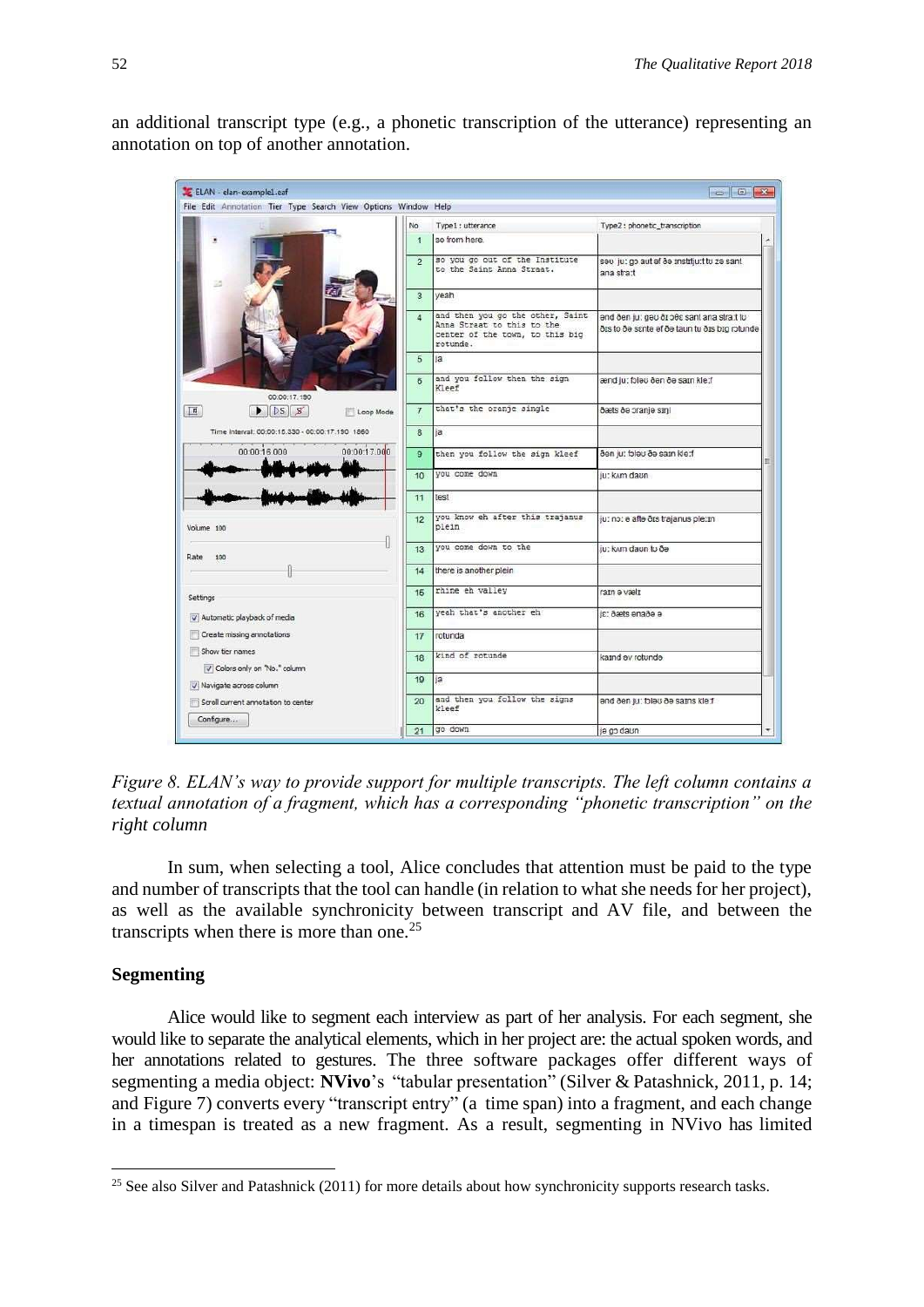functionality for multi-level segmentation, and that establishing connections (e.g., hierarchies) between the segments is not straightforward.

She observes that in **Transana** it is possible to have a fragment (i.e., a "clip") with several time spans or time-coded information within it, which provides more flexibility in terms of granularity. Figure 9 shows a verbatim transcript on the left side and a gesture "transcript" on the right side, both with different time anchors.



*Figure 9. Transana's multiple transcript synchronization*

Finally, Alice notices that **ELAN** offers multi-level segmentation through its tiered approach. That is, fragments are created horizontally, along the timeline, and vertically, across different tiers. Also, **ELAN** offers some automatic options to analyze the audio signal (e.g., to identify speaker turns or silences), which could assist with creating the segments (units of analysis), saving her some time. Neither NVivo nor Transana provide this option, even though some elements could be achieved via workarounds, for instance, by using the "speaker" column in NVivo to indicate the name of a "tier". However, the visualization of these dependencies in the coding stripes are limited (see Figure 1, 4 and 5 panels with coding stripes).

Thus, Alice concludes, NVivo would not allow her to create broader segments for topics which would also include smaller dependent segments with gestures. If using Transana, she could achieve this multi-level segmentation by using two transcripts segmented accordingly (one for topics, and one for gestures). ELAN offers the most elaborate segmenting possibilities. There are, however, important differences at the level of coding and contextualizing which will also impact her decision.

#### **Coding**

Alice observes that codes in NVivo can be assigned directly via the timeline or the transcript representation ("content" column), by selecting parts of text within a transcript. The process of refining, aggregating, editing, or reordering codes is supported in a very flexible way, since the codes are listed separately as entries in an index, while keeping their original locator information (Figure 3, panel 3). She notices that she could create levels and groups of codes to form a hierarchy, and that the values entered in the "speaker" column could be transformed into codes, which she could use,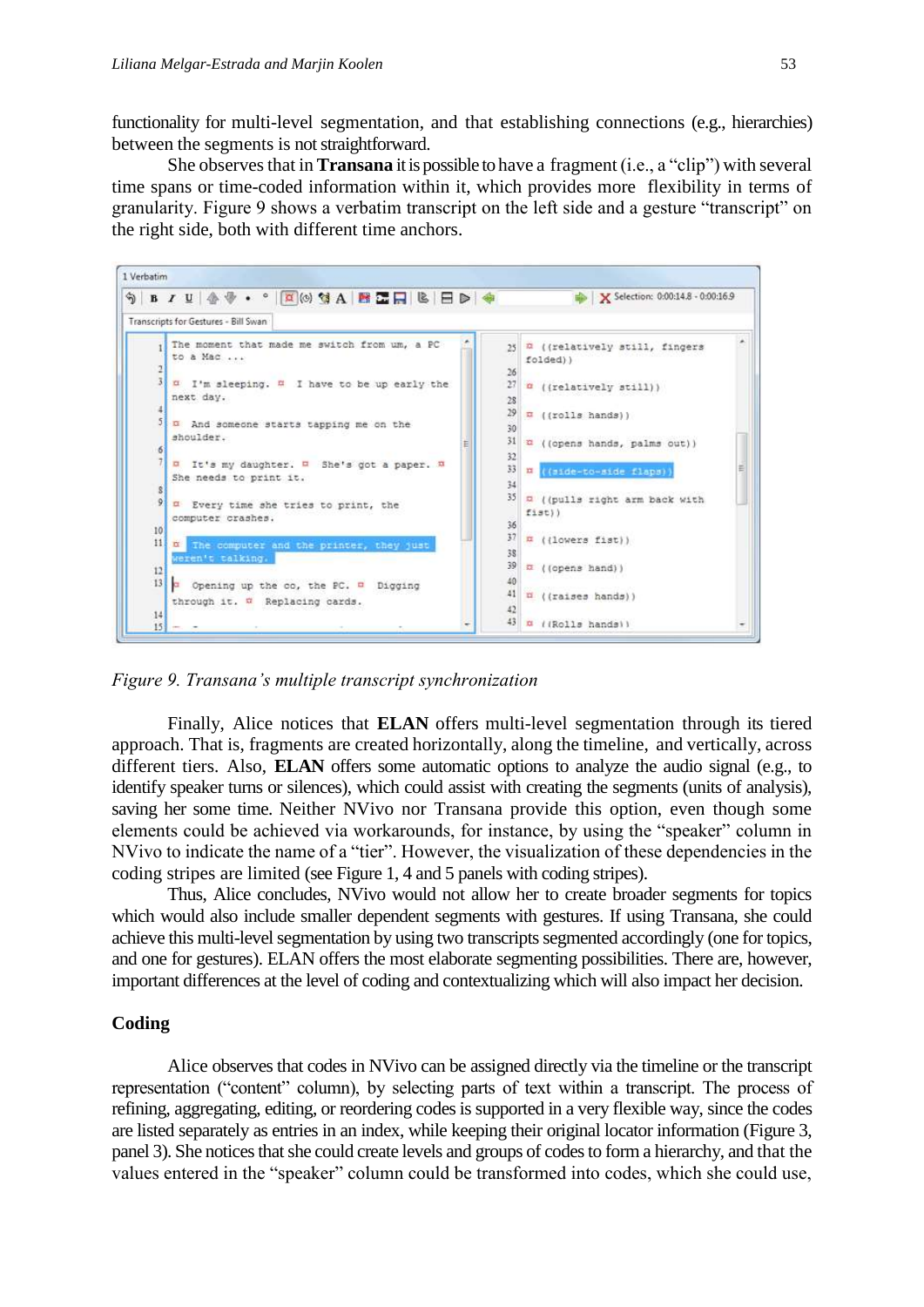for instance, to indicate a category for each fragment (e.g., gesture fragment, spoken word fragment). The hierarchies, and this "speaker" column could partially help to overcome NVivo's lack of explicit support for multi-level segmentation.

She also considered creating different transcripts in Transana to emulate the tiered approach, but she discovers that the flexibility of thematic analyses and bottom-up annotation is limited in this program since it only offers a two-level hierarchy of codes ("keywords"). Also, her multi-level segmentations (using the different transcripts) can be displayed only in a roundabout way, through the "keyword sequence map" offered as an output to visualize sequences of codes according to keyword groups (Figure 10), as well as through the "hybrid" visualization of keywords in the timeline.

| Transana Document Keyword Map Report<br>File Help<br><b>ERLOLOX</b> |                                |      |      | <b>SECRETARY AND IN</b> |
|---------------------------------------------------------------------|--------------------------------|------|------|-------------------------|
| Library: Coca Cola Ads                                              | Document: History of Coca-Cola |      |      |                         |
|                                                                     | 1000                           | 2000 | 3000 | 400<br>4500             |
| Coca Cola : History : Bottling                                      |                                |      |      |                         |
| Coca Cola : History : Branding                                      |                                |      |      |                         |
| Coca Cola : History : Expansion : U.S.                              |                                |      |      |                         |
| Coca Cola : History : Expansion : outside U.S.                      |                                |      |      |                         |
| Coca Cola : History : Invention                                     |                                |      |      |                         |
| Coca Cola : History : Marketing efforts                             |                                |      |      |                         |
|                                                                     |                                |      |      |                         |

*Figure 10. "Document keyword map" in Transana*

Turning to ELAN Alice realizes that, in contrast to NVivo and Transana, coding is always done directly (via the timeline) and not via a transcript (Figure 11). This allows the researcher to enter any type of annotation (a code, or a broader piece of text or transcript).



#### *Figure 11. Inline edit box for the tier in ELAN*

Even though these tiers with annotations can be clearly visualized straight away, a downside is that creating bottom-up coding of the themes or topics is not flexible enough, since she would have to either use a pre-defined controlled vocabulary, which she does not have in advance, or be constantly editing the annotations as they emerge while listening and viewing the interviews. This will be difficult if Alice needs to constantly rearrange annotations from the same tier into hierarchical analytic categories.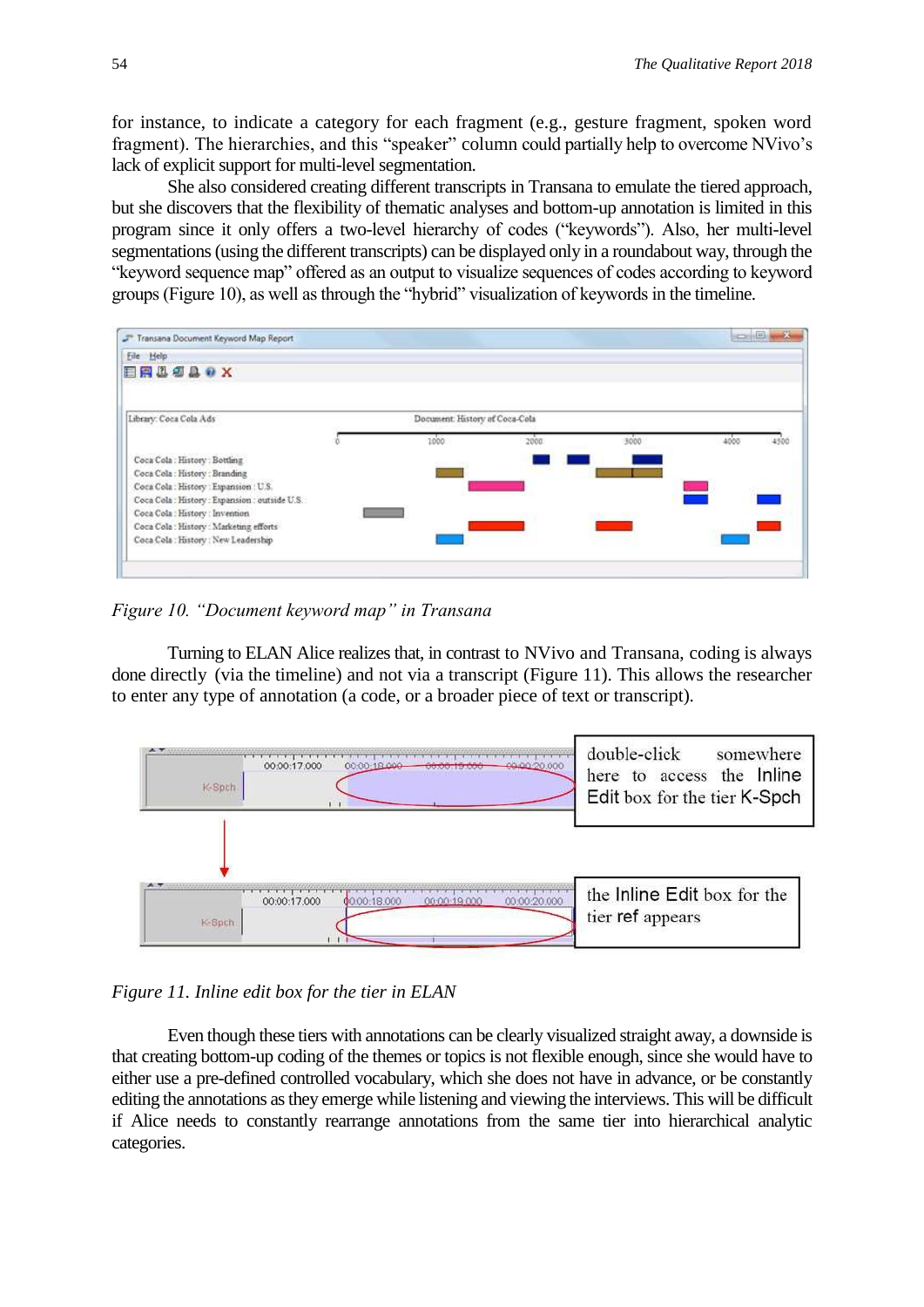Besides her segmenting and coding tasks, Alice notes that her contextualization-related tasks are significantly influenced by each tool. For instance, in NVivo she could easily import her photos, newspaper articles, and letters, which she could link internally in different ways, e.g., by identifying topics (themes) using the same set of emergent themes from the interviews, or externally, via hyperlinks. This could help her contextualize the specific events that an interviewee was referring to (for instance by connecting a vague mention to a battle in a village with a complete newspaper article where this battle is reported). This could also be done in Transana, through simultaneous analysis of textual data and still images together with AV media by using the same keywords, using only a two-level hierarchy of codes. Finally, since ELAN is devoted to analyzing audio or video files, associating AV media files to related textual or visual objects is not possible.

#### **Commenting**

**.** 

Finally, in all three software packages Alice can record analytical insights gained throughout the project in the form of the idiosyncratically named "memos," "annotations" (in a narrow sense), "notes," or "comments."

#### **Methodological Implications**

After this review Alice concludes that she will have to decide how much emphasis to give to formal aspects of the data (i.e., in identifying the gestures very precisely), or to the themes, and how important the use of simultaneous annotation of the different media gathered will be for her investigation. AV-centered scholars often consider the media they analyze as "texts,"<sup>26</sup> examining their stylistic features, themes or narrative elements, and interpreting how "made meanings" or representations are structured (Rose, 2016). Scholars who make intensive use of AV media (e.g., visual anthropologists, oral historians) do so to understand, for instance, aspects of behavior and culture.

Two factors in particular influence research using qualitative analysis software. First, is the selection of a unit of analysis. In this sense, the segmenting task will be influenced by the perspectives of different academic traditions (for example, the use of shots as formal unit of analysis in film studies, or of words or morphemes for the study of language). Even though the three analyzed software packages are agnostic in relation to which unit of analysis is chosen to segment (i.e., one can choose any start and end point to make the fragments), the way to structure, relate, and enable annotation of these fragments differs. ELAN, for example, is specifically designed with a tiered approach, in which segments and their annotations belong to a specific tier or facet. Users of NVivo and Transana may find workarounds to simulate this approach, however visualization of these data via the timeline does not properly support it. This is important because, in certain cases, AV-centered scholars focus on one dimension (modality) of the audiovisual message only, for instance, on spoken words via the analysis of the audio signal. Media scholars may analyze discourse or coverage of specific events, debates, or groups of people, and oral historians may focus on the words used when people narrate historical events. However, regardless of the emphasis, most scholars who use AV media assume a "multimodality" perspective (Schmidt et al., 2009), looking at co-occurrences in different dimensions, for instance, when analyzing non-verbal behavior (e.g., hand movements vs. facial expression), or analyzing recurring characters or motifs in relation to stylistic aspects (e.g., city buildings vs. camera movements), or spoken words in relation to gestures (Alice's example). Thus, when using software

 $26$  See Kirkegaard (2008), Noordegraaf (2016), and Melgar et al. (2017).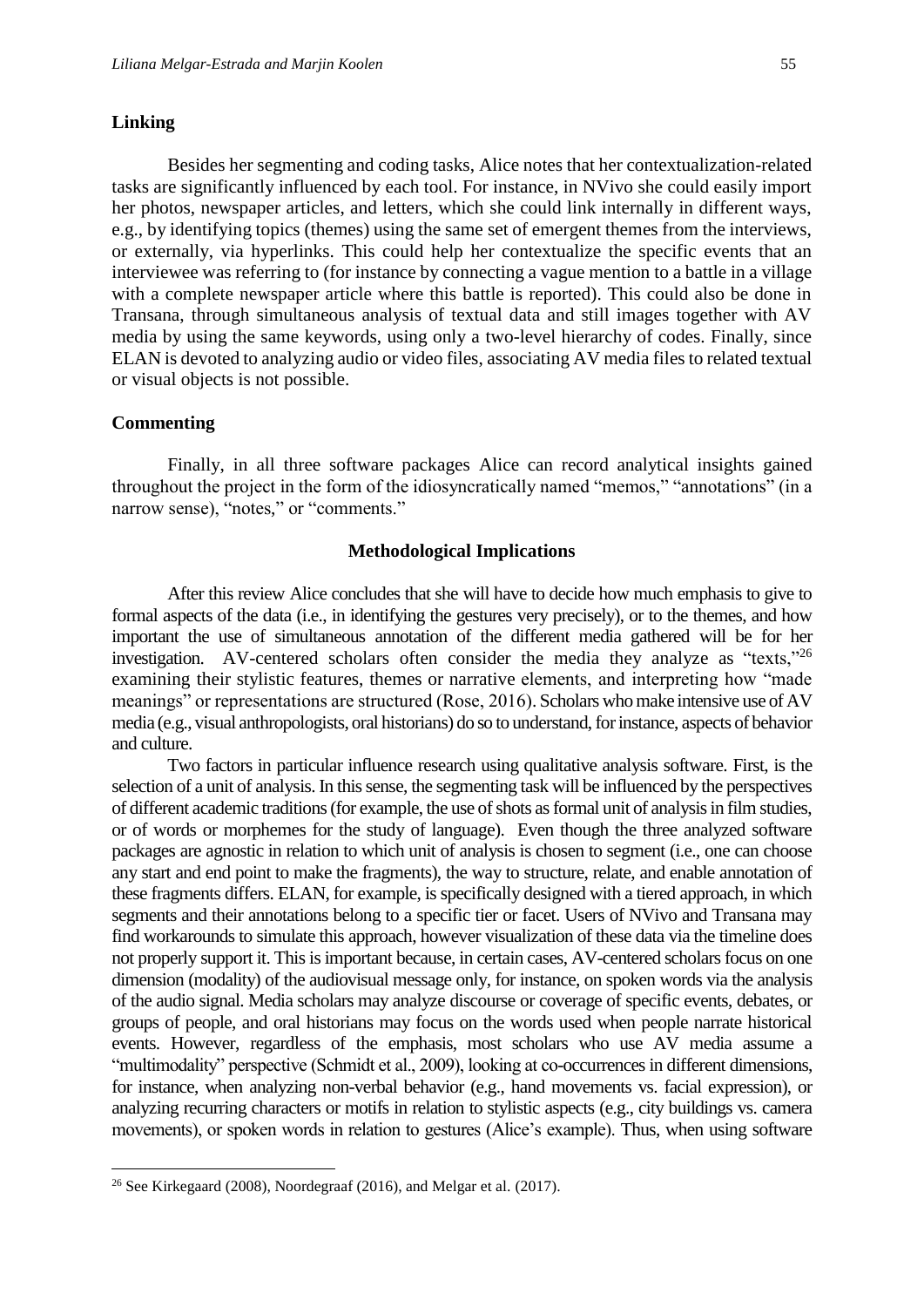tools for qualitative analysis, it is essential to pay attention to what extent the software supports the selection of analytical units not only for thematic analysis but also for these multi-modal analyses.

Second, contextualization-related tasks (i.e., linking and commenting) are key to qualitative research. In this regard, QDAS packages give better support than the professional audiovisual annotation tools, since they enable qualitative analyses of most types of media within the same application. While it is known that contextualization in media studies is an essential scholarly task (Bron et al., 2015), more studies need to be done to understand whether it is essential for scholars using a professional video analysis tool for detailed AV analysis to also analyze accompanying texts or still images with the same tool, or whether it is more convenient to use specialized software for each media type and perform cross-media analyses with the resulting annotations generated by each software.

None of the three packages reviewed in this paper fully support these two methodological requirements for qualitative AV-analysis. Thus, performing certain tasks with one specific package at a time would be a way to overcome the limitations of software packages and to take advantage of their strengths.<sup>27</sup> However, this requires the ability to exchange data between applications, <sup>28</sup> and the ability of scholars to develop the expertise to work with data processing at a more general level, rather than be tied to a specific tool.

#### **Conclusion**

Our paper aimed to demonstrate the impact of software tools and their underlying design choices on the workflow and outcome of AV data analysis. Qualitative researchers need to carefully weigh their options based on their research goals and methodologies. In particular, AV-centered scholars can to some extent control details of the tool-based research workflow by using multiple systems, switching between tools after certain pre-processing and/or analysis steps and selecting the optimal software for subsequent steps. This requires not only a good understanding of the impact of tool design in the research process, but also knowing which tools are available, how they can complement each other and to what extent data can be exchanged between them. Since the design and interoperability of tools affect qualitative research methodology, what on the surface may seem just a technical challenge requires more in-depth methodological discussions and engagement by researchers, shifting from passive users to active participants in the conceptualization and modeling of their research instruments.

#### **References**

Bekiari, C., Doerr, M., Le Boef, P., & Riva, P. (Eds.). (2015). *FRBR: Object-oriented definition and mapping from FRBRER, FRAD and FRSAD* (Version 2.2). International Working Group on FRBR and CIDOC CRM Harmonisation. Retrieved from [https://www.ifla.org/files/assets/cataloguing/frbr/frbroo\\_v2.2.pdf](https://www.ifla.org/files/assets/cataloguing/frbr/frbroo_v2.2.pdf)

Benardou, A., Dallas, C., Papaki, E., Constantopoulos, P., Angelis, S., Baldwin, T., … Sjögren, B. (2013). *Deliverable D1.2 – State of the art report on digital research practices, tools and scholarly content use*. The Hague, Netherlands: Europeana Professional.

<sup>27</sup> <sup>27</sup> For the KWALON 2016 conference discussion about the need for multiple tools, see [https://youtu.be/sU2hv4N6d6I?t=2543,](https://youtu.be/sU2hv4N6d6I?t=2543) about a desire for a common core of functionalities, see [https://youtu.be/sU2hv4N6d6I?t=1105.](https://youtu.be/sU2hv4N6d6I?t=1105)

 $28$  This is what is commonly referred as to the "interoperability" problem (van de Sompel, 2015), which has been around since the tools were created. For interoperability issues among QDAS, see, for instance, Evers (this issue), Schmidt (2009), Evers et al. (2011), Finlayson (2016) and, Rizkallah (2016).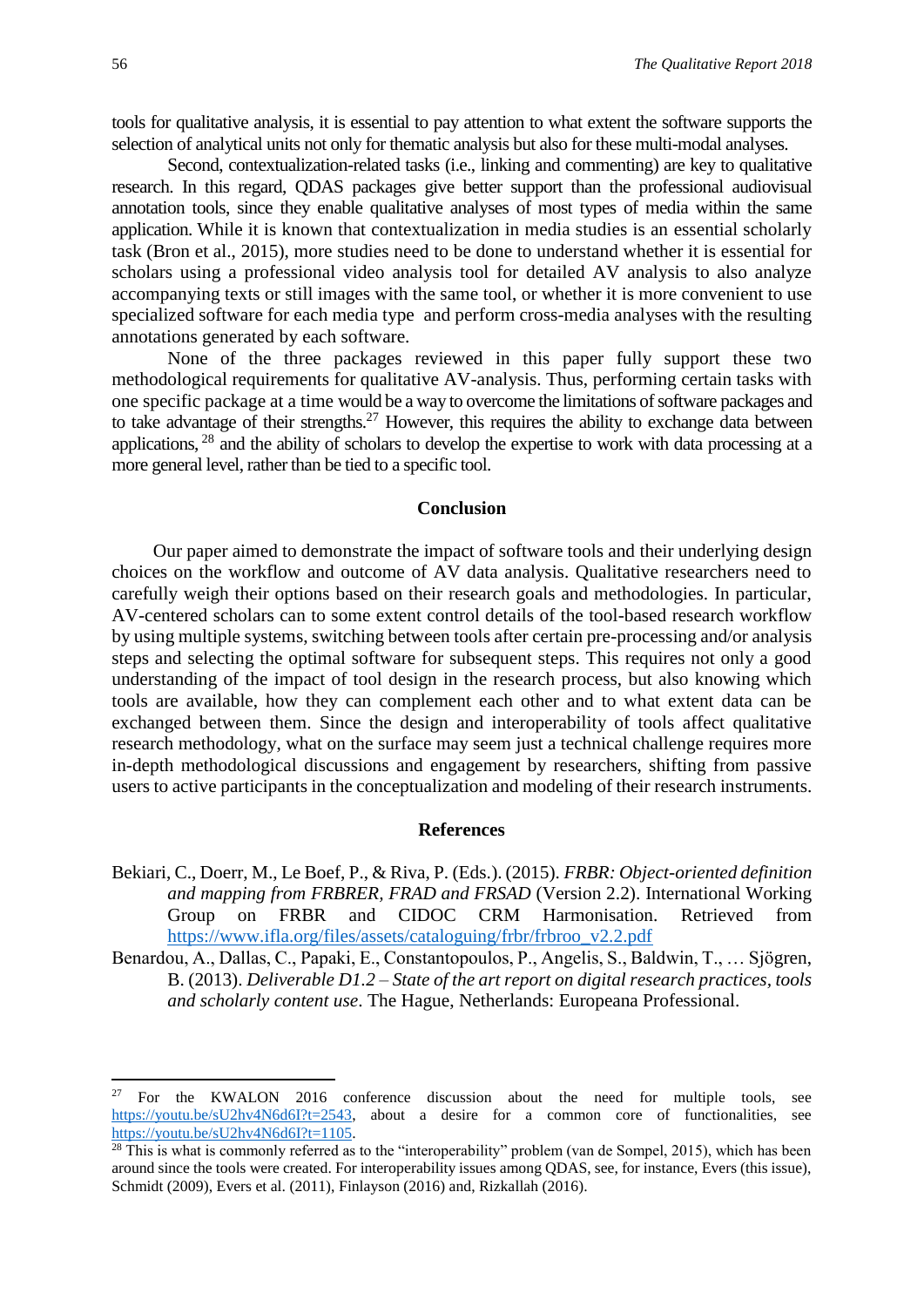- Berry, D. M. (2012). Introduction: understanding the digital humanities. In D. M. Berry (Ed.), *Understanding Digital Humanities* (pp. 1–20). Houndmills, Basingstoke, Hampshire; New York: Palgrave Macmillan. Retrieved from [DOI: 10.1057/9780230371934](doi:%2010.1057/9780230371934)
- Borek, L., Dombrowski, Q., Perkins, J., & Schöch, C. (2016). TaDiRAH: A case study in pragmatic classification. *Digital Humanities Quarterly, 10*(1). Retrieved from <http://www.digitalhumanities.org/dhq/vol/10/1/000235/000235.html>
- Bron, M., van Gorp, J., & de Rijke, M. (2015). Media studies research in the data-driven age: How research questions evolve. *Journal of the Association for Information Science and Technology, 67*(7), 1535-1554. doi:10.1002/asi.23458
- Chu, C. M. (1999). Literary critics at work and their information needs: A research-phases model. *Library & Information Science Research*, *21*(2), 247–273. [https://doi.org/10.1016/S0740-8188\(99\)00002-X](https://doi.org/10.1016/S0740-8188(99)00002-X)
- Clivaz, C. (2016). Images, sound, writing in Western: A long hatred-love story? Keynote address given at *Audiovisual Data and Digital Scholarship: Towards Multimodal Literacy*. Krakow, Poland: SIG.
- Dasiopoulou, S., Giannakidou, E., Litos, G., Malasioti, P., & Kompatsiaris, Y. (2011). A survey of semantic image and video annotation tools. In G. Paliouras, C. D. Spyropoulos, & G. Tsatsaronis (Eds.), *Knowledge-driven multimedia information extraction and ontology evolution* (Vol. 6050, pp. 196-239). Berlin, Germany: Springer.
- Desrochers, N., & Apollon, D. (Eds.). (2014). *Examining paratextual theory and its applications in digital culture*. United States: IGI Global.
- Evers, J. C. (2011). From the past into the future. How technological developments change our ways of data collection, transcription and analysis. *Forum Qualitative Sozialforschung*, *12*(1). Retrieved from [http://www.qualitative](http://www.qualitative-research.net/index.php/fqs/article/view/1636)[research.net/index.php/fqs/article/view/1636](http://www.qualitative-research.net/index.php/fqs/article/view/1636)
- Evers, J. C. (2015). Elaborating on thick analysis: About thoroughness and creativity in qualitative analysis. *Forum Qualitative Sozialforschung*, *17*(1). Retrieved from <http://www.qualitative-research.net/index.php/fqs/article/view/2369>
- Evers, J. C., Silver, C., Mruck, K., & Peeters, B. (2011). Introduction to the KWALON experiment: Discussions on qualitative data analysis software by developers and users. *Forum Qualitative Sozialforschung*, *12*(1). Retrieved from [http://www.qualitative](http://www.qualitative-research.net/index.php/fqs/article/view/1637)[research.net/index.php/fqs/article/view/1637](http://www.qualitative-research.net/index.php/fqs/article/view/1637)
- Finlayson, M. A. (2016). *Report on the 2015 NSF workshop on unified annotation tooling.*  Miami, FL: Florida International University & Massachusetts Institute of Technology.
- Genette, G. (1997). *Palimpsests: Literature in the second degree.* Lincoln, NE: University of Nebraska Press.
- Gibbs, G. R. (2014). Using software in qualitative analysis. In U. Flick (Ed.), The *Sage handbook of qualitative data analysis* (pp. 277-294). London, UK: Sage.
- Gibson, W., Callery, P., Campbell, M., Hall, A., & Richards, D. (2005). The digital revolution in qualitative research: Working with digital audio data through Atlas.Ti. *Sociological Research Online*, *10*(1). doi: 10.5153/sro.1044
- Giunti, L. (2014). L'analyse du film a l'ère numérique. Annotation, geste analytique et lecture active [The analysis of film in the digital age: Annotation, analytical gesture and active reading]. *Cinéma & Cie*, *XIV*(22/23), 127-144.
- Gey, R. (Ed.). (n.d.). Social Science Software: Software in Social Science Research (SoSciSo). Retrieved from<http://www.sosciso.de/en/>
- Hewett, R., & Barber, S. (Eds.). (2013). *Audiovisual citation: BUFVC guidelines for referencing moving image and sound.* British Universities Film & Video Council. Retrieved from [http://bufvc.ac.uk/wp-content/media/2018/01/Learning-on-Screen-](http://bufvc.ac.uk/wp-content/media/2018/01/Learning-on-Screen-AV-Citation-2017-ONLINE.pdf)[AV-Citation-2017-ONLINE.pdf](http://bufvc.ac.uk/wp-content/media/2018/01/Learning-on-Screen-AV-Citation-2017-ONLINE.pdf)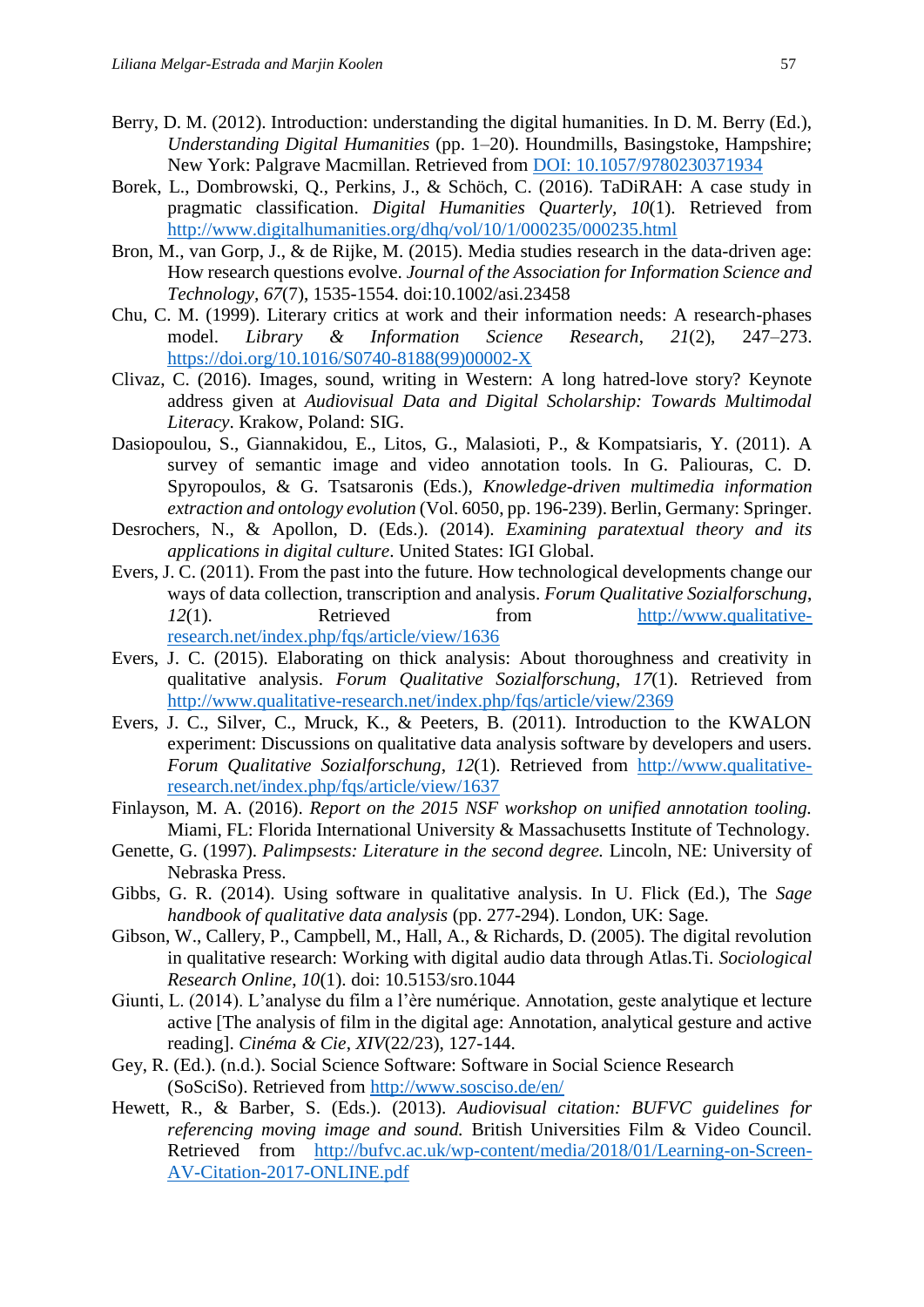- Huurnink, B., Snoek, C., de Rijke, M., & Smeulders, A. (2012). Content-based analysis improves audiovisual archive retrieval. *IEEE Transactions on Multimedia*, *14*(4), 1166- 1178. doi: 10.1109/TMM.2012.2193561
- Ingwersen, P. (1996). Cognitive perspectives of information retrieval interaction: Elements of a cognitive IR theory. *Journal of Documentation, 52*(1), 3-50. doi: 10.1108/eb026960
- Ingwersen, P., & Järvelin, K. (2005). *The turn: Integration of information seeking and retrieval in context*. Dordrecht, The Netherlands: Springer.
- Kendall, D. E. (2012). *Sociology in our times: the essentials* (8th ed.). Belmont, CA: Thomson/Wadsworth.
- Kirkegaard, B., & Borlund, P. (2008). Characteristics of information needs for television broadcasts of scholars and students in media studies. In P. Borlund (Ed.), *Proceedings of the second international symposium on Information interaction in context* (pp. 116- 122). New York, NY: ACM Press.
- Lejeune, C. (2013). A Brief History of Software Resources for Qualitative Analysis. In B. Reber & C. Brossaud (Eds.), *Digital Cognitive Technologies* (pp. 169–186). Hoboken, NJ, USA: John Wiley & Sons, Inc.<https://doi.org/10.1002/9781118599761.ch11>
- Marsden, A., Mackenzie, A., Lindsay, A., Nock, H., Coleman, J., & Kochanski, G. (2007). Tools for searching, annotation and analysis of speech, music, film and video  $- A$ survey. *Literary and Linguistic Computing, 22*(4), 469-488. doi:10.1093/llc/fqm021
- Melgar Estrada, L., Hielscher, E., Koolen, M., Olesen, C., Noordegraaf, J., & Blom, J. (in press). Film analysis as annotation: Exploring current tools and their affordances. *The Moving Image: The Journal of the Association of Moving Image Archivists*.
- Melgar Estrada, L., Koolen, M., Huurdeman, H., & Blom, J. (2017). *A process model of timebased media annotation in a scholarly context.* Presented at the CHIIR 2017: ACM SIGIR Conference on Human Information Interaction and Retrieval, Oslo, Norway.
- Nixon, L., & Troncy, R. (2014). Survey of semantic media annotation tools for the web: Towards new media applications with linked media. In V. Presutti, E. Blomqvist, R. Troncy, H. Sack, I. Papadakis, & A. Tordai (Eds.), *The semantic web: ESWC 2014 satellite events* (Vol. 8798, pp. 100-114). Cham, Switzerland: Springer.
- Noordegraaf, J. (2016). Computational research in media studies: Methodological implications. *KWALON, 21*(1), 52-59.
- Palmer, C. L., Teffeau, L. C., & Pirmann, C. M. (2009). *Scholarly information practices in the online environment: Themes from the literature and implications for library service development*. Dublin, Ohio: OCLC Research.
- Paulus, T., & Lester, J. (2016). ATLAS.ti for conversation and discourse analysis. *International Journal of Social Research Methodology, 19*(4), 405-428.
- Pickard, A. J., & Childs, S. (2013). Grounded theory: Method or analysis? In D. Giddens (Ed.), *Research methods in information* (pp. 177-188). Chicago, IL: Neal-Schuman.
- Rizkallah, E. (2016). *QDA software compatibility: Towards an exchange format with developers for their users*. Presented at the Kwalon: Reflecting on the future of QDA Software, Rotterdam, The Netherlands.
- Rose, G. (2016). *Visual methodologies: An introduction to researching with visual materials*. Thousand Oaks, CA: Sage.
- Saldaña, J. (2016). *The coding manual for qualitative researchers* (3rd ed.). Thousand Oaks, CA: Sage.
- Sandom, C., & Enser, P. G. B. (2001). VIRAMI: *Visual information retrieval for archival moving imagery.* Presented at the International Cultural Heritage Informatics Meeting, Archives & Museum Informatics, Milano, Italy.
- Schmidt, T., Duncan, S., Ehmer, O., Hoyt, J., Kipp, M., Loehr, D., … Sloetjes, H. (2009). An exchange format for multimodal annotations. In M. Kipp, J. C. Martin, P. Paggio, & D.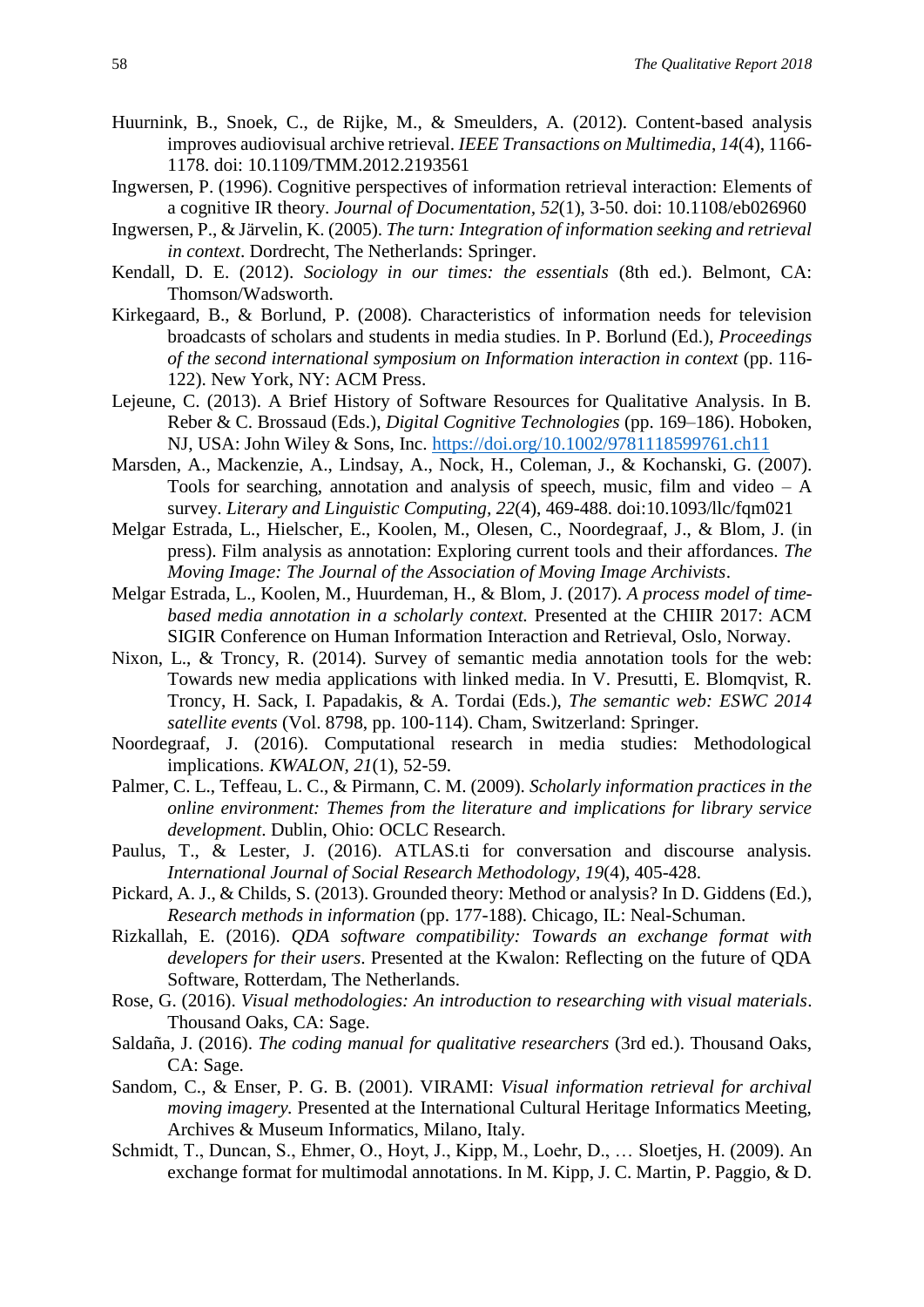Heylen (Eds.), *Multimodal corpora* (Vol. 5509, pp. 207-221). Berlin, Germany: Springer.

- Schnettler, B., & Raab, J. (2008). Interpretative visual analysis. Developments, state of the art and pending problems. *Forum Qualitative Sozialforschung*, *9*(3). Retrieved from <http://dx.doi.org/10.17169/fqs-9.3.1149>
- Silver, C., Bulloch, S. L., & Rivers, C. (2011). *Comparative techniques for analysing audiovisual data in selected CAQDAS packages.* Surrey, UK: University of Surrey.
- Silver, C., & Lewins, A. (2014). *Using software in qualitative research: A step-by-step guide* (2nd ed.). Los Angeles: Sage.
- Silver, C., & Patashnick, J. (2011). Finding fidelity: Advancing audiovisual analysis using software. *Forum Qualitative Sozialforschung*, *12*(1). [http://dx.doi.org/10.17169/fqs-](http://dx.doi.org/10.17169/fqs-9.3.1149)[9.3.1149](http://dx.doi.org/10.17169/fqs-9.3.1149)
- Sloetjes, H. (2014). ELAN: Multimedia annotation application. In J. Durand, U. Gut, & G. Kristoffersen (Eds.), *The Oxford handbook of corpus phonology* (pp. 305-320). Oxford, UK: Oxford University Press.
- Stanczak, G. C. (Ed.). (2007). *Visual research methods: Image, society, and representation*. Thousand Oaks, CA: Sage.
- Tesch, R. (1990). *Qualitative research: Analysis types and software tools*. Hoboken, NJ: Taylor and Francis.
- Troncy, R., Huet, B., & Schenk, S. (2011). *Multimedia semantics: Metadata, analysis and interaction*. Chichester, UK: John Wiley & Sons.
- UNESCO. (2012). *Documentary and audiovisual heritage.* Retrieved from [www.unesco.org/new/en/phnompenh/communication-and-information/documentary](http://www.unesco.org/new/en/phnompenh/communication-and-information/documentary-and-audiovisual-heritage/)[and-audiovisual-heritage/](http://www.unesco.org/new/en/phnompenh/communication-and-information/documentary-and-audiovisual-heritage/)
- Usai, P. C., Francis, D., Horwath, A., & Loebenstein, M. (Eds.). (2008). *Film curatorship: Museums, curatorship and the moving image*. Vienna, Austria: Austrian Film Museum.
- Unsworth, J. (2000). *Scholarly primitives: What methods do humanities researchers have in common, and how might our tools reflect this?* Presented at the Symposium on Humanities Computing: Formal Methods, Experimental Practice, London, UK, King's Collegue.
- van de Sompel, H., & Nelson, M. L. (2015). Reminiscing about 15 years of interoperability efforts. *D-Lib Magazine, 21*(11/12). doi:/10.1045/november2015-vandesompel
- W3C. (2017, February 23). *Web annotation data model: W3C Recommendation.* Retrieved from<http://www.w3.org/TR/annotation-model/>
- Weigel, C. (2016). *Report on state of the art for moving image analysis* (Innovative eenvironments for Research on Cities and the Media No. D7.1, v1.3).
- Woods, M., Paulus, T., Atkins, D. P., & Macklin, R. (2016). Advancing qualitative research using qualitative data analysis software (QDAS)? Reviewing potential versus practice in published studies using ATLAS.ti and NVivo, 1994-2013. *Social Science Computer Review, 34*(5), 597-617. [doi:10.1177/0894439315596311](https://doi.org/10.1177/0894439315596311)

#### **Tools**

- ELAN for Mac OS 4.9.4. [Computer software]. (2016). Nijmegen, The Netherlands: Max Planck Institute for Psycholinguistics, The Language Archive.
- NVivo for Mac 11.3.2 (starter edition). [Computer software]. (2016). Doncaster, Victoria: QSR International.
- Transana 3.01 [Computer software]. (2016). Madison, WI: Spurgeon Woods LLC.